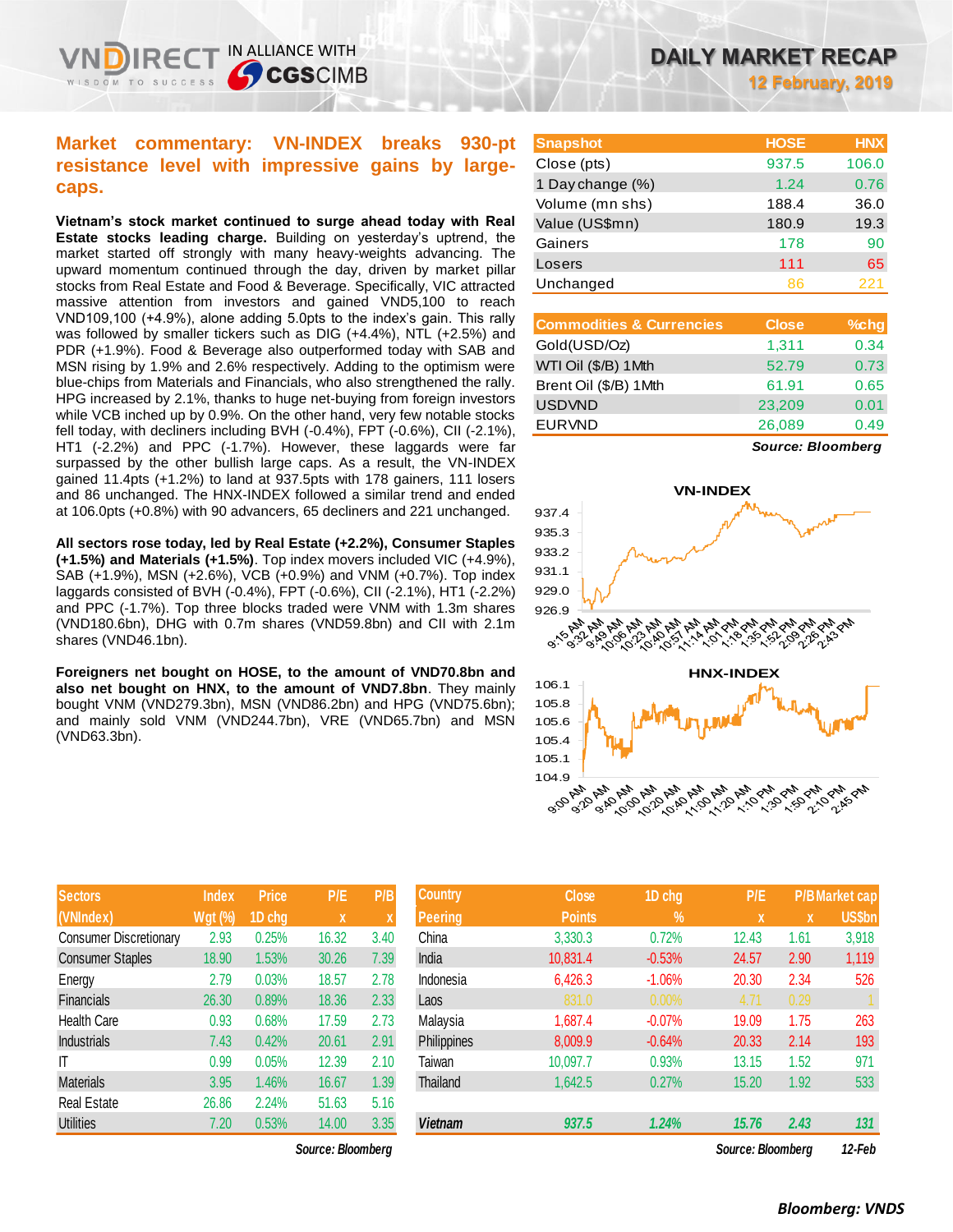### **Market News**

**Oil rose with other risk assets on a tentative deal to avoid another growth-killing U.S. government shutdown, though concern over American inventories kept prices from breaking above US\$53 a barrel.** Futures in New York climbed as much as 1%, following a 0.6% drop to a two-week low on Monday. Congressional negotiators said Monday night in Washington they had reached a deal in principle on border security to avoid closure of the federal government. U.S. crude stockpiles are projected to rise for a fourth week, the longest such run since November, according to a Bloomberg survey before data due Wednesday. Crude's rally has fizzled in February as concern the U.S. and China won't be able to defuse their trade war damps the demand outlook, while a strengthening dollar reduces the appeal of commodities priced in the currency. That's blunted the potential for output reductions by the OPEC and its allies, as well as sanctions against Venezuela and Iran, to push prices higher. *(Bloomberg--edited)*

**Vietnam's retail space market: Foreigners vie for bigger slice of cake.** Total retail sales of goods and consumer services in 2018 increased by 12.2% compared to 2017. In fact, the Vietnamese retail market is on the rise with great attraction for foreign businesses. A series of famous retailers from Japan, Thailand, South Korea and France have rushed into Vietnam to compete for market share. In particular, it is worth mentioning important milestones in the Vietnamese market for foreign retailers. At the end of 2014, Berli Jucker Plc (BJC) acquired Metro Cash & Carry Vietnam for €655m, becoming the largest M&A deal up to then, marking the presence of Thai businesses in the Vietnamese retail market. Not long after that, Central Group, another big player from Thailand, also acquired household appliance retailer Nguyen Kim and then BigC. In October 2015, Emart - Korea's leading retailer - stepped into Ho Chi Minh City (HCMC) when launching a shopping centre worth US\$60m. In addition, Lotte Mart has been quite successful here with 11 supermarkets and is expected to increase its market share with 60 outlets by 2020. Most Japanese investors see Aeon's success in Vietnam as an encouraging sign. Aeon has opened four shopping malls in Vietnam and they are determined to increase this number to 20 by 2020. Meanwhile, Saigon Centre Shopping Mall in HCMC welcomed the presence of a key tenant - Takashimaya in July 2016. Launching three more Simply Mart stores in HCMC, AuchanSuper - a retail brand from France - also plans to open another 17 supermarkets by the end of next year in Saigon and 20 stores by 2020 in some provinces in northern Vietnam. Major fashion brands such as Gap, Mango, and Topshop have become the top choice of many Vietnamese youngsters. In early September 2016, Zara opened its first flagship store in HCMC and then Hanoi. Not only Zara, H&M also completed procedures to join the Vietnamese market in 2017. Vo Thi Khanh Trang, head of research at Savills HCMC, said that the core reason for the development of Vietnam's retail industry is the rapidly changing behaviour of consumers. Developers have to bear this in mind when devising their projects as well as the structure of suitable tenants. Sharing the same view, a report by JLL indicates an increase in disposable income, the urbanisation rate and the rise of the middle class in making Vietnam one of the most dynamic emerging economies in Southeast Asia. Besides, the increasing number of international tourists and the continued improvement in infrastructure make Vietnam an attractive destination for many retailers. In this context, rising supply and demand for retail space in HCMC and Hanoi in 3Q2018 signalled a positive prospect for the retail space market. In the race to gain market share in retail space, many people are worried about the inferiority of domestic investors compared to big players from Japan and Thailand. The whirlwind penetration of foreign retailers into Vietnam recently has made the retail market more competitive. The retail market will be a battle and only retailers who have the right strategy to meet the market demand will be able to gain market share, said Stephen Wyatt, general director of JLL Vietnam. According to the development plan until 2020, with a vision to 2030, for supermarkets and commercial centres by the Ministry of Industry and Trade, the proportion of retail goods through supermarkets and shopping malls by 2018 only accounted for 30% and will reach 45% by 2020. Currently, traditional retail channels still account for a large proportion nationwide, especially in areas beyond Hanoi and HCMC. *(English.vietnamnet.vn- edited)*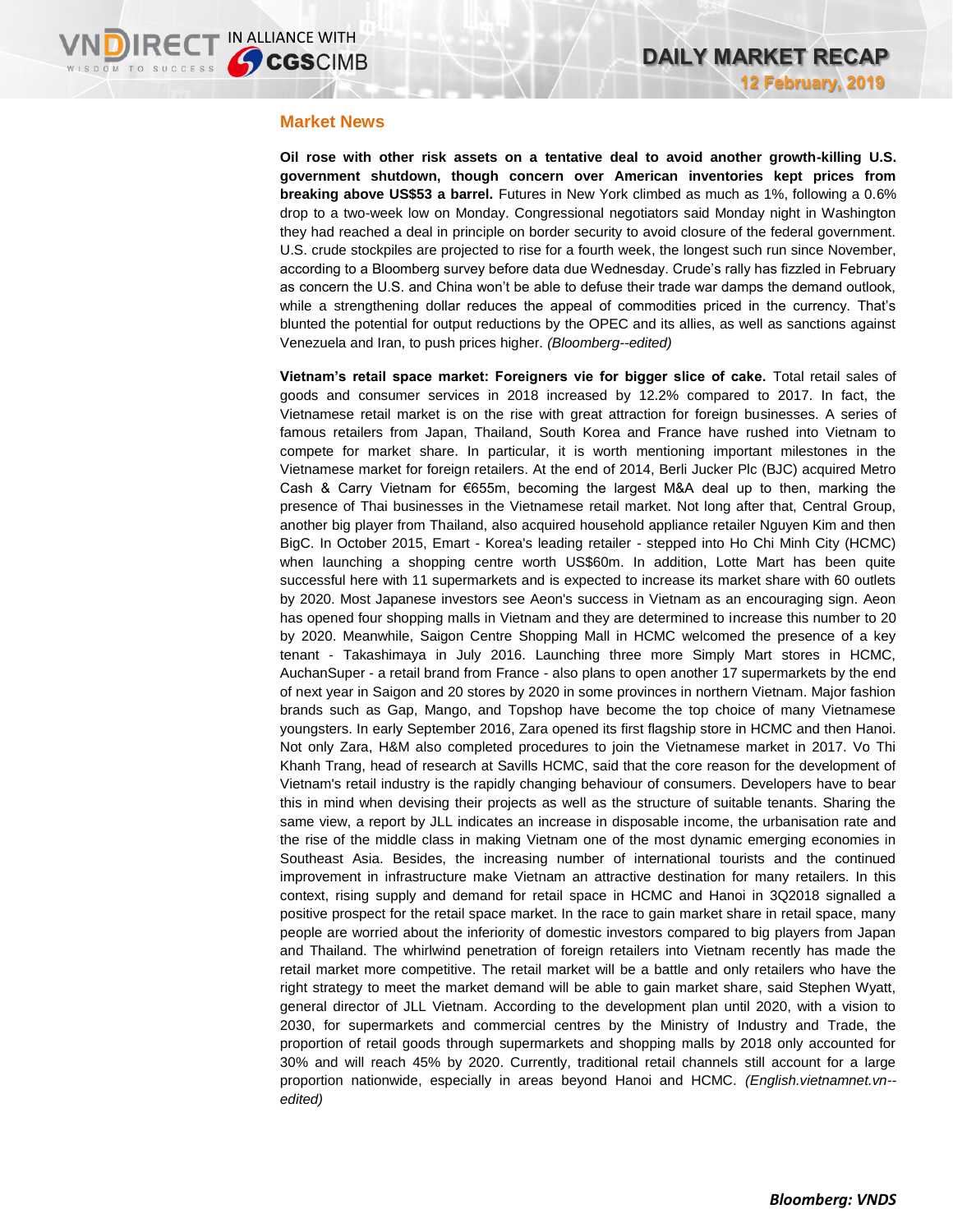### **Company Note**

#### **Hoa Sen Group (HSG VN) – AGM note – NON-RATED**

**We attended the recent FY17/18 (FY-end 31 October) AGM of Hoa Sen Group. Following are our key takeaways on recent business performance and management's restructuring plans: HSG failed to reach its FY17/18 target** of VND1,300 bn in NPAT. Management explained that the sharp decline in HRC (Hot Rolled Coil) input prices and rising expenses hurt HSG's profit margin. As a result, net profit plunged by 69.3% yoy to VND409bn. The company made a loss in the final quarter of FY17/18.

**Market share maintained amid a slowdown in flat steel demand and rising competition.** In 2018, slower growth in flat steel demand triggered rising competition in both local and overseas markets. HSG continued to expand its retail network to 491 stores to maintain its market share. However, this elevated operating and interest expenses, weighing on profitability.

**Restructuring is underway.** Burdened with an inefficient retail network, the company has restructured its distribution system to improve efficiency. Accordingly, HSG established 56 major branches in all provinces it has a presence in. These major branches will manage other smaller stores in each province. This move has helped HSG lower its staff headcount and expenses by around 30%, per the company. The company also intends to reduce its inventory levels in order to alleviate short term debt servicing pressures.

**The company targets an earnings recovery in FY18/19.** Despite a slowdown in flat steel demand, HSG still plans to increase its sales volume by 8.5% yoy. FY18/19 target revenue and net profit are VND31,500bn (-8.5% yoy) and VND500bn (+22.2% yoy), respectively. In our view, FY18/19 earnings will be impacted by the following two key factors: 1) HRC price trend and 2) HSG's ability to cut costs and continue to improve distribution efficiency.

**HSG is trading at a TTM P/E of 6.3x**, which is nearing its 5-year average P/E of 6.6x, but higher than regional peer average P/E of 5.1x. As we expect the HRC price to decline further, we believe that sentiment on the stock will continue to remain negative over the medium-term.

| <b>Financial summary (VND)</b> | 09-15A | 09-16A | 09-17A  | 09-18A  |
|--------------------------------|--------|--------|---------|---------|
| Net revenue (bn)               | 17,447 | 17,894 | 26,149  | 34,441  |
| Revenue growth                 |        | 2.6%   | 46.1%   | 31.7%   |
| Gross margin                   | 14.8%  | 23.3%  | 16.9%   | 11.5%   |
| <b>EBITDA</b> margin           | 8.8%   | 14.9%  | 10.8%   | 6.9%    |
| Net profit (bn)                | 653    | 1,504  | 1,332   | 409     |
| Net profit growth              |        | 130.4% | (11.5%) | (69.3%) |
| Recurring profit growth        |        | 130.4% | (11.5%) | (69.3%) |
| <b>Basic EPS</b>               | 1,696  | 3,907  | 3,459   | 1,063   |
| <b>Adjusted EPS</b>            | 1,814  | 4,181  | 3,701   | 1,095   |
| <b>BVPS</b>                    | 28,879 | 20,996 | 14,665  | 13,288  |
| <b>ROAE</b>                    |        | 42.7%  | 28.8%   | 8.0%    |

*Source: VNDIRECT*

*Read the full report: [HERE](https://static-02.vndirect.com.vn/uploads/prod/HSG_AGM-Note_17012019.pdf)*

### **Notable Corporate Events**

**Refrigeration Electrical Engineering Corporation (REE VN) – dividend payment:** Feb 26 and Feb 27 will be the ex-date and record date, respectively, for paying the 2018 first cash dividend of VND1,800/share. The payment will be made on Apr 5. According to REE, the Annual General Meeting is planned for Mar 29. *(Ndh.vn)*

*<to be continued>*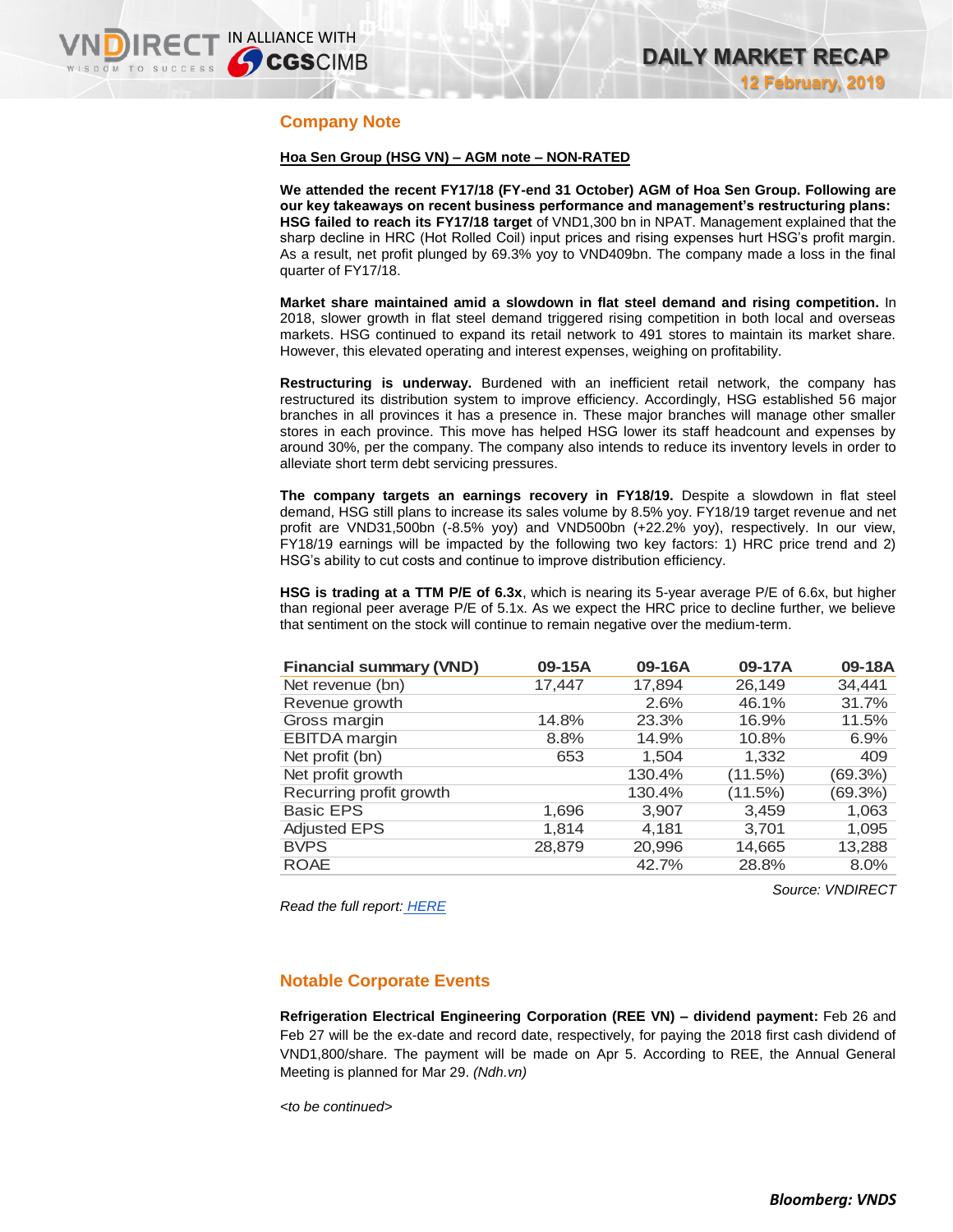### **COVERAGE SUMMARY**

WISDOM TO SUCCESS

VND

IRECT IN ALLIANCE WITH

| Ticker          | <b>Close</b><br>price | <b>Adjusted</b><br>target price | <b>Upside</b> | <b>Recom-endation</b> | <b>Investment thesis summary/Update</b>                                                                                                                                                                                                                                                                                                                                                                                                                                                                                          | Latest<br>report |
|-----------------|-----------------------|---------------------------------|---------------|-----------------------|----------------------------------------------------------------------------------------------------------------------------------------------------------------------------------------------------------------------------------------------------------------------------------------------------------------------------------------------------------------------------------------------------------------------------------------------------------------------------------------------------------------------------------|------------------|
| PC <sub>1</sub> | 24,300                | 28,400                          | 16.9%         | <b>ADD</b>            | 1. Robust backlog in 2019F. According to the company, the total backlog of the<br>grid erection and installation segment is estimated at VND2,829bn at the<br>beginning of 2019<br>2. Promising outlook for hydropower segment. Investments in hydropower have<br>gradually helped improved PC1's earnings quality thanks to high margins and<br>recurring, stable revenues.                                                                                                                                                     | Link             |
| <b>LPB</b>      | 9,100                 | 12,900                          | 41.8%         | ADD                   | 1. LPB has embarked on an extensive branch network expansion initiative that is<br>unmatched by other banks.<br>2. Potential for a boost in fee income from bancassurance.<br>3. LPB is considering migrating to HOSE. A listing on HOSE will increase liquidity<br>for LPB<br>4. High dividend yield on a low valuation.                                                                                                                                                                                                        | <b>Link</b>      |
| <b>NLG</b>      | 26,650                | 37,700                          | 41.5%         | <b>ADD</b>            | 1. Project delay has led to haircut of our FY18F presales estimate.<br>2. Project licenses bode well for FY19F launches.<br>3. New land parcel acquired in Dec to support long term growth.                                                                                                                                                                                                                                                                                                                                      | <b>Link</b>      |
| <b>ACV</b>      | 85,000                | 105,000                         | 23.5%         | <b>ADD</b>            | 1. ACV is a robust long-term bet on the aviation growth story than even a basket<br>of domestic airline stocks.<br>2. MOT's divestment of ACV stake to be a significant catalyst.<br>3. High return on capital and superior growth prospects justify valuation premium.                                                                                                                                                                                                                                                          | Link             |
| <b>DPM</b>      | 22,600                | 23,100                          | 2.2%          | <b>HOLD</b>           | 1. Core urea business could face near-term margin pressure due to the expected<br>increases in gas input prices, which will outweigh ASP recovery, in our view.<br>2. NH3-NPK project is the earnings growth driver over the next few years,<br>contributing 1.4-2.6tr annually to revenue starting from 2018F. However high<br>interest expense and D&A burden could result in annual losses in 2019-20F.<br>3. Pending VAT policy change in Vietnam is expected to boost DPM's gross<br>margin by 2-3% pts from 2019F onwards. | <b>Link</b>      |
| QNS             | 43,500                | 51,000                          | 17.2%         | <b>ADD</b>            | 1. QNS is the leading branded soymilk player in Vietnam and a major sugar<br>producer.<br>2. The company commanded 82% market share of the packaged soymilk market<br>and accounted for around 10% of total nationwide sugar supply in 2017.                                                                                                                                                                                                                                                                                     | Link             |
| <b>LTG</b>      | 22,700                | 38,300                          | 68.7%         | <b>ADD</b>            | 1. Market leader in the CPC segment with 21% market share (vs. second largest<br>player VFG with 8.3% market share). LTG could easily maintain the market<br>leadership in the segment thanks to (1) extensive distribution network, and (2)<br>established long-term relationships with suppliers.<br>2. Long-term strategy is to focus on the Agrifood segment with high potential in<br>export markets such as China, Philippines, Indonesia, etc.<br>3. LTG is trading far below its domestic peers.                         | <b>Link</b>      |
| <b>VCB</b>      | 58,600                | 73,800                          | 25.9%         | ADD                   | 1. Solid core earnings growth with earnings from divestment and bancassurance<br>deals creating uncaptured upside<br>2. Strongly positioned to penetrate the retail banking segment.<br>3. Well-regarded bank with best-in-class asset quality and strong deposit<br>franchise.<br>4. Successful private placement enhanced capital buffers.                                                                                                                                                                                     | Link             |
| <b>MBB</b>      | 22,000                | 31,100                          | 41.4%         | <b>ADD</b>            | 1. Solid earnings on improving NIM and strong fee income growth with huge room<br>to continue to boost asset yields.<br>2. Continued shift towards retail lending supports NIM expansion.<br>3. Dynamic strategy to boost fee income.<br>4. Prudent risk management evinced by a clean balance sheet                                                                                                                                                                                                                             | Link             |
| <b>VPB</b>      | 21,350                | 26,100                          | 22.2%         | ADD                   | 1. The leading market player in consumer finance with high returns on capital.<br>2. Stricter credit controls hampered earnings growth in FY18F.<br>3. More digitalisation initiatives to grow fee income and cut costs. VPB has<br>launched a new digital platform in SME banking, retail banking and consumer<br>finance.                                                                                                                                                                                                      | <b>Link</b>      |
| <b>TCM</b>      | 28,800                | 26,000                          | $-9.7%$       | <b>HOLD</b>           | 1. The only vertically-integrated textile manufacturer in Vietnam.<br>2. Sears's bankruptcy will dent FY18F and FY19F earnings.<br>3. EVFTA is expected to confer a competitive advantage to TCM due to "Fabric"<br>forward Rules of Origin"                                                                                                                                                                                                                                                                                     | <b>Link</b>      |
| <b>HPG</b>      | 29,500                | 39,100                          | 32.5%         | <b>ADD</b>            | 1. We believe HPG will further consolidate its domestic market share.<br>2. Higher sales volume but lower ASP<br>3. Slight delay and capex overruns on the second phase of Dung Quat Steel<br>Complex project.                                                                                                                                                                                                                                                                                                                   | $Link$           |
| <b>PVT</b>      | 17,350                | 21,000                          | 21.0%         | ADD                   | 1. A beneficiary of secular oil and gas demand growth in Vietnam with stable cash<br>flow and a robust business model.<br>2. PVT boasts a stable business model with assured annual transportation<br>volumes and long-term charter rates.<br>3. We see the ongoing fleet rejuvenation benefitting PVT's long-term prospects.                                                                                                                                                                                                    | <b>Link</b>      |
| <b>STK</b>      | 18,200                | 23,000                          | 26.4%         | ADD                   | 1. Second-largest synthetic fiber manufacturer in Vietnam.<br>2. STK is a direct beneficiary of CPTPP and the US-China trade war.<br>3. Trang Bang 5 (TB5) project's commercial operations will start in 1Q19F.                                                                                                                                                                                                                                                                                                                  | <b>Link</b>      |
| IDI             | 9,400                 | 23,800                          | 153.2%        | <b>ADD</b>            | 1. IDI has gradually risen to become one of the most promising Vietnamese                                                                                                                                                                                                                                                                                                                                                                                                                                                        |                  |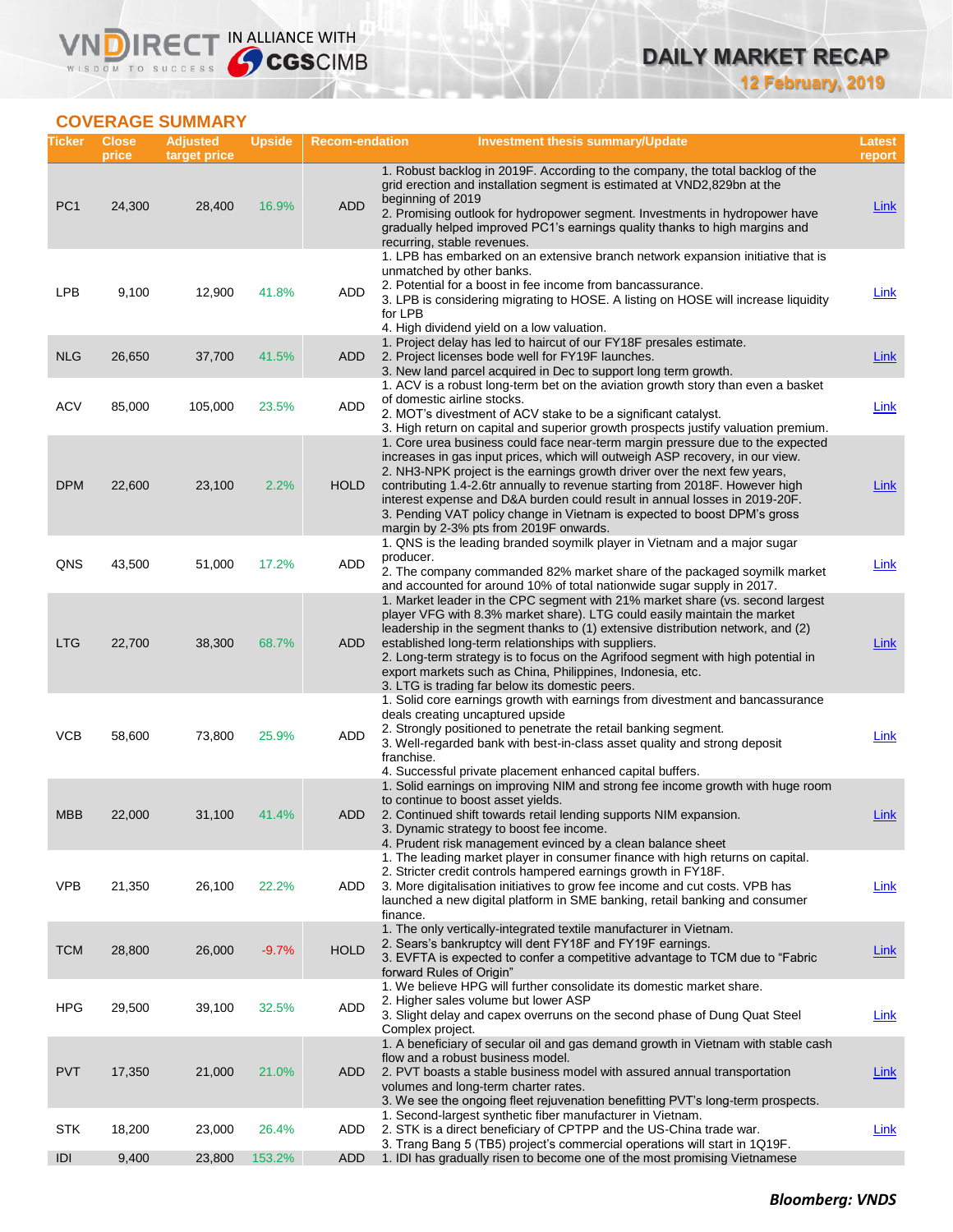## **DAILY MARKET RECAP**

**12 February, 2019**

| Ticker     | <b>Close</b><br>price | <b>Adjusted</b><br>target price | <b>Upside</b> | <b>Recom-endation</b> | <b>Investment thesis summary/Update</b>                                                                                                                                                                                                                                                                                                                                                                                                                                                                                     | Latest<br>report |
|------------|-----------------------|---------------------------------|---------------|-----------------------|-----------------------------------------------------------------------------------------------------------------------------------------------------------------------------------------------------------------------------------------------------------------------------------------------------------------------------------------------------------------------------------------------------------------------------------------------------------------------------------------------------------------------------|------------------|
|            |                       |                                 |               |                       | pangasius exporters. The firm has endured multiple downturns in the industry,<br>demonstrating its resilience and good management quality. The share price,<br>however, is volatile.<br>2. We expect that pangasius exports will grow strongly in 2018.<br>3. Fish feed segment and fishmeal/fish fat segment will see strong growth in 2018<br>4. IDI will continue to increase its capacity to support growth over the next 2-3<br>years.<br>5. High dividend yield and attractive valuation                              | Link             |
| AAA        | 15,400                | 25,300                          | 64.3%         | ADD                   | 1. AAA is the largest plastic packaging manufacturer and exporter in South East<br>Asia, with current production capacity of 8,000 tonnes/month.<br>2. AAA will be able to capture market share globally in countries such as Japan<br>and the U.S.<br>3. AAA aims to expand its production and adopt effective cost controls.                                                                                                                                                                                              | Link             |
| <b>PNJ</b> | 96,800                | 126,500                         | 30.7%         | ADD                   | 1. PNJ is leading the jewellery market in Vietnam with an estimated 30% market<br>share in the branded segment in 2018, per management.<br>2. Extensive store network and still expanding.<br>3. Sustained momentum at PNJ Gold and anticipated turnaround at PNJ Silver to<br>drive strong topline growth.                                                                                                                                                                                                                 | <b>Link</b>      |
| KDH        | 30,400                | 34,400                          | 13.2%         | <b>HOLD</b>           | 1. KDH owns 500ha land bank in the inner city area of HCMC following its recent<br>merger with Binh Chanh Construction & Investment (BCI, Unlisted).<br>2. Its strategy to develop mid-range condos and gated townhouse communities<br>makes for a diversified range of products and lowers market risk.<br>3. We believe KDH's high quality housing developments have helped it to<br>establish its brand name among prospective buyers, driving strong sales<br>absorption.                                               | Link             |
| VGI        | 16,600                | 17,400                          | 4.8%          | <b>HOLD</b>           | 1. VGI is the largest telco to be listed on Vietnam stock market and holds the<br>leading position in six out of nine countries under coverage.<br>2. VGI provides full telecom services including calls, texts, mobile data and fiber<br>optic internet broadband in nine countries across Africa, Latin America and<br>Southeast Asia.<br>3. Long term growth driver will be Mytel, VGI's new JV in Myanmar, given the<br>domestic backdrop of a relatively high smartphone adoption rate of 70% of total<br>mobile users | Link             |
| <b>DCM</b> | 8,970                 | 9,700                           | 8.1%          | <b>HOLD</b>           | 1. Parent company PVN guarantees 12% ROE for the company's urea operations<br>in FY15-18F, protecting DCM from adverse market movements.<br>2. Changes to Vietnam's VAT policy in 2018-19F could help expand DCM's gross<br>margin by 3-4% from 2019F onwards, in our view.<br>3. Uncertainty around 2019F input gas price policy, however, is a major risk that<br>could counter positive effects of VAT policy change.                                                                                                    | Link             |
| <b>VTP</b> | 168,000               | 157,000                         | $-6.5%$       | <b>HOLD</b>           | 1. High growth company in a fast-evolving industry.<br>2. VTP's market share gains can be attributed to advanced technology and strong<br>infrastructure.<br>3. VTP's core sales is expected to grow at a CAGR of 48.5% to 2020.<br>4. Healthy financial status with strong cash reserves and high ROE.                                                                                                                                                                                                                     | Link             |
| ACB        | 30,500                | 39,800                          | 30.5%         | ADD                   | 1. Well-established retail brand name and customer base.<br>2. Large retail customer base enables a strong fee income franchise.<br>3. Legacy issues resolved, resulting in a healthy balance sheet.                                                                                                                                                                                                                                                                                                                        | Link             |

**VNDIRECT IN ALLIANCE WITH**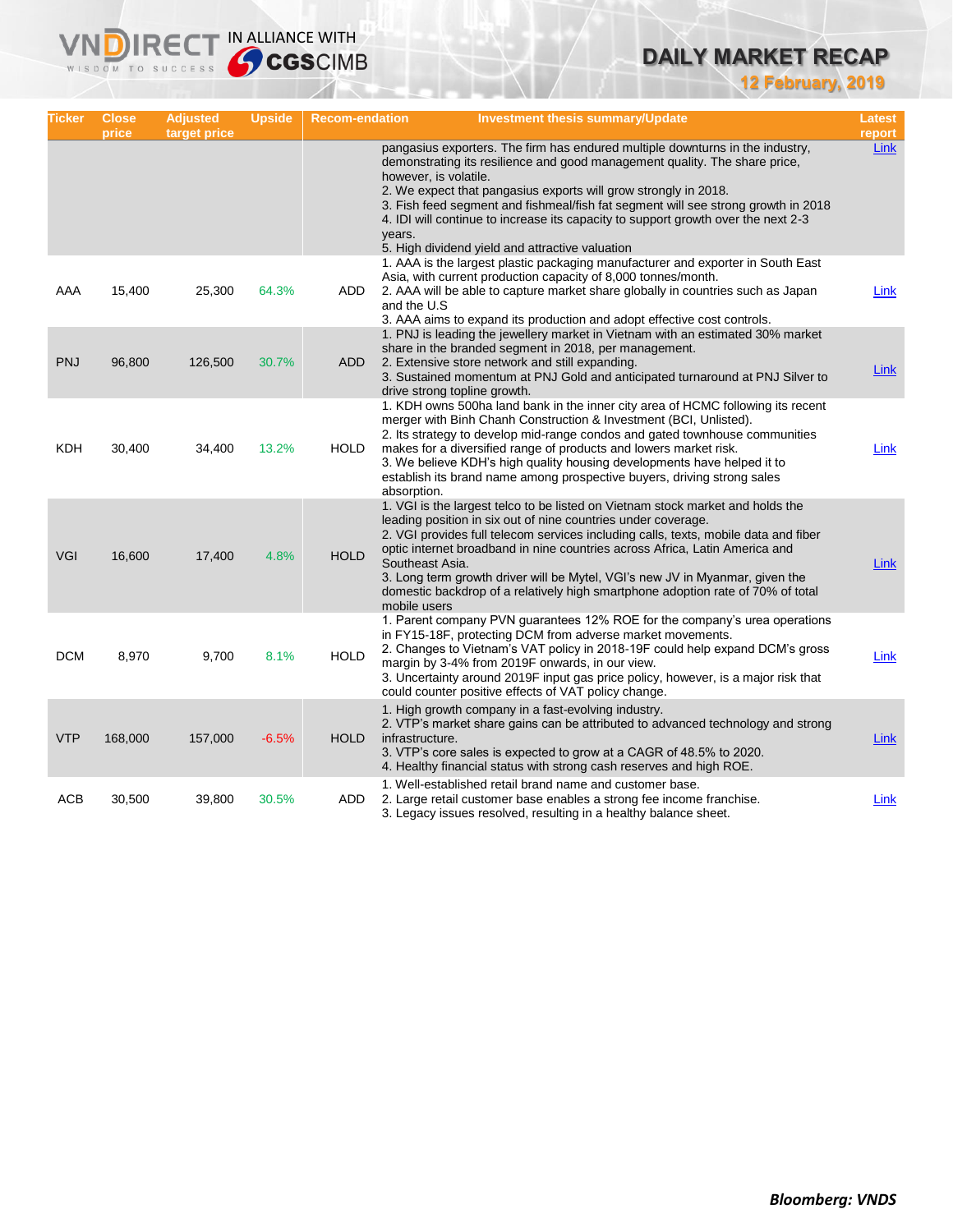### **MARKET MOVEMENTS**

WISDOM TO SUCCESS

| <b>HOSE</b>        |              |       |         |         |              |
|--------------------|--------------|-------|---------|---------|--------------|
| <b>Top gainers</b> |              |       |         |         | <b>VND</b>   |
| <b>Ticker</b>      | Last         | Cha   | $%$ chg | Vol.    | <b>Index</b> |
|                    | <b>Price</b> |       |         |         | impact       |
| HOT                | 31,350       | 2,050 | 7.00    | 1,130   | 0.005        |
| <b>NKG</b>         | 6,580        | 430   | 6.99    | 420,480 | 0.024        |
| <b>CMG</b>         | 28,350       | 1,850 | 6.98    | 143,220 | 0.041        |
| <b>SSC</b>         | 67,500       | 4,400 | 6.97    | 30      | 0.020        |
| HTV                | 16,900       | 1,100 | 6.96    | 10      | 0.004        |

**VNDIRECT IN ALLIANCE WITH** 

| <b>Top losers</b> |              |          |         |         | <b>VND</b>   |
|-------------------|--------------|----------|---------|---------|--------------|
| <b>Ticker</b>     | Last         | Cha      | $%$ chg | Vol.    | <b>Index</b> |
|                   | <b>Price</b> |          |         |         | impact       |
| <b>SFC</b>        | 23,250       | $-1,750$ | $-7.00$ | 50      | $-0.006$     |
| <b>BRC</b>        | 9,440        | $-710$   | $-7.00$ | 10      | $-0.003$     |
| ICF               | 1,730        | $-130$   | $-6.99$ | 60      | $-0.001$     |
| <b>VSI</b>        | 26,800       | $-2,000$ | $-6.94$ | 700     | $-0.008$     |
| <b>APG</b>        | 8,750        | $-650$   | -6.91   | 157,350 | $-0.003$     |

| <b>Top index movers</b> |              |       |         |         |              |  |  |  |
|-------------------------|--------------|-------|---------|---------|--------------|--|--|--|
| <b>Ticker</b>           | Last         | Cha   | $%$ chg | Vol.    | <b>Index</b> |  |  |  |
|                         | <b>Price</b> |       |         |         | impact       |  |  |  |
| VIC                     | 109,100      | 5,100 | 4.90    | 769,110 | 4.961        |  |  |  |
| <b>SAB</b>              | 237,800      | 4,500 | 1.93    | 11,200  | 0.880        |  |  |  |
| <b>MSN</b>              | 82,300       | 2,100 | 2.62    | 1.03MLN | 0.745        |  |  |  |
| <b>VCB</b>              | 58,600       | 500   | 0.86    | 1.68MLN | 0.565        |  |  |  |
| <b>VNM</b>              | 138,000      | 1,000 | 0.73    | 957,440 | 0.531        |  |  |  |

| <b>Top index laggers</b> |              |        |         |         |              |  |  |  |
|--------------------------|--------------|--------|---------|---------|--------------|--|--|--|
| <b>Ticker</b>            | Last         | Cha    | $%$ chg | Vol.    | <b>Index</b> |  |  |  |
|                          | <b>Price</b> |        |         |         | impact       |  |  |  |
| <b>BVH</b>               | 95,100       | -400   | $-0.42$ | 77,860  | $-0.085$     |  |  |  |
| <b>FPT</b>               | 43,900       | $-250$ | $-0.57$ | 701,570 | $-0.047$     |  |  |  |
| СII                      | 23,300       | $-500$ | $-2.10$ | 657,800 | $-0.043$     |  |  |  |
| HT <sub>1</sub>          | 15,350       | $-350$ | $-2.23$ | 235,060 | $-0.041$     |  |  |  |
| <b>PPC</b>               | 23,300       | -400   | $-1.69$ | 588,840 | $-0.040$     |  |  |  |

| <b>Top liquidity</b> |              |     |         |               | <b>VND</b>   |
|----------------------|--------------|-----|---------|---------------|--------------|
| <b>Ticker</b>        | Last         | Cha | $%$ chg | Val.          | <b>Index</b> |
|                      | <b>Price</b> |     |         | (VNDbn)       | impact       |
| <b>HAG</b>           | 5,300        | 340 |         | 6.85 11.27MLN | 0.096        |
| <b>FLC</b>           | 5.390        | 140 | 2.67    | 9.79MLN       | 0.030        |
| <b>MBB</b>           | 22,000       | -50 | $-0.23$ | 8.16MLN       | $-0.033$     |
| <b>HPG</b>           | 29,500       | 600 | 2.08    | 7.95MLN       | 0.388        |
| <b>CTG</b>           | 20,850       | 150 | 0.72    | 7.61MLN       | 0.170        |

| <b>HOSE</b>        |              |       |         |         |              |                    |              | <b>HNX</b> |       |         |              |
|--------------------|--------------|-------|---------|---------|--------------|--------------------|--------------|------------|-------|---------|--------------|
| <b>Top gainers</b> |              |       |         |         | <b>VND</b>   | <b>Top gainers</b> |              |            |       |         | <b>VND</b>   |
| Ticker             | Last         | Chg   | $%$ chg | Vol.    | <b>Index</b> | Ticker             | Last         | Chg        | %chg  | Vol.    | <b>Index</b> |
|                    | <b>Price</b> |       |         |         | impact       |                    | <b>Price</b> |            |       |         | impact       |
| нот                | 31,350       | 2,050 | 7.00    | 1,130   | 0.005        | <b>ACM</b>         | 600          | 100        | 20.00 | 597,300 | 0.000        |
| <b>NKG</b>         | 6,580        | 430   | 6.99    | 420,480 | 0.024        | <b>BII</b>         | 800          | 100        | 14.29 | 32,300  | 0.000        |
| <b>CMG</b>         | 28,350       | 1,850 | 6.98    | 143.220 | 0.041        | <b>HKB</b>         | 800          | 100        | 14.29 | 3,500   | 0.000        |
| SSC                | 67,500       | 4,400 | 6.97    | 30      | 0.020        | <b>DCS</b>         | 900          | 100        | 12.50 | 96,600  | 0.000        |
| <b>HTV</b>         | 16,900       | 1,100 | 6.96    | 10      | 0.004        | <b>PVX</b>         | 1,000        | 100        | 11.11 | 179,400 | 0.000        |
|                    |              |       |         |         |              |                    |              |            |       |         |              |

| <b>Top losers</b> |                      |          |         |         | <b>VND</b>             | <b>Top losers</b> |                      |          |          |         | <b>VND</b>             |
|-------------------|----------------------|----------|---------|---------|------------------------|-------------------|----------------------|----------|----------|---------|------------------------|
| Ticker            | Last<br><b>Price</b> | Chg      | $%$ chg | Vol.    | <b>Index</b><br>impact | Ticker            | Last<br><b>Price</b> | Chg      | %chg     | Vol.    | <b>Index</b><br>impact |
| <b>SFC</b>        | 23,250               | $-1.750$ | $-7.00$ | 50      | $-0.006$               | <b>SPI</b>        | 700                  | $-100$   | $-12.50$ | 138.700 | 0.000                  |
| <b>BRC</b>        | 9,440                | $-710$   | $-7.00$ | 10      | $-0.003$               | <b>PMS</b>        | 13,600               | $-1,500$ | $-9.93$  | 600     | 0.000                  |
| ICF               | 1,730                | $-130$   | $-6.99$ | 60      | $-0.001$               | D11               | 13.700               | $-1.500$ | $-9.87$  | 200     | 0.000                  |
| <b>VSI</b>        | 26,800               | $-2,000$ | $-6.94$ | 700     | $-0.008$               | <b>VNF</b>        | 19,300               | $-2,100$ | $-9.81$  | 100     | 0.000                  |
| APG               | 8,750                | $-650$   | $-6.91$ | 157,350 | $-0.003$               | ADC               | 16,000               | $-1,700$ | $-9.60$  | 12,500  | 0.000                  |

|            | <b>VND</b><br><b>Top index movers</b> |       |         |         |                 |            | <b>Top index movers</b> |     |         |         |                        |  |
|------------|---------------------------------------|-------|---------|---------|-----------------|------------|-------------------------|-----|---------|---------|------------------------|--|
| Ticker     | Last<br><b>Price</b>                  | Chg   | $%$ chg | Vol.    | Index<br>impact | Ticker     | Last<br><b>Price</b>    | Chg | $%$ chg | Vol.    | <b>Index</b><br>impact |  |
| VIC        | 109.100                               | 5.100 | 4.90    | 769.110 | 4.961           | ACB        | 30.500                  | 300 | 0.99    | 2.06MLN | 0.371                  |  |
| <b>SAB</b> | 237,800                               | 4.500 | 1.93    | 11.200  | 0.880           | <b>SHB</b> | 7,700                   | 100 | 1.32    | 7.18MLN | 0.103                  |  |
| <b>MSN</b> | 82,300                                | 2.100 | 2.62    | 1.03MLN | 0.745           | <b>NVB</b> | 8.800                   | 300 | 3.53    | 216.600 | 0.087                  |  |
| <b>VCB</b> | 58,600                                | 500   | 0.86    | 1.68MLN | 0.565           | <b>PVS</b> | 19,100                  | 200 | 1.06    | 3.72MLN | 0.048                  |  |
| VNM        | 138,000                               | 1.000 | 0.73    | 957.440 | 0.531           | DGC        | 42,200                  | 400 | 0.96    | 87,700  | 0.026                  |  |

| <b>Top index laggers</b> |                      |        |         |         | <b>VND</b>             | Top index laggers |                      |          |         |         |                        |
|--------------------------|----------------------|--------|---------|---------|------------------------|-------------------|----------------------|----------|---------|---------|------------------------|
| Ticker                   | Last<br><b>Price</b> | Chg    | $%$ chg | Vol.    | <b>Index</b><br>impact | Ticker            | Last<br><b>Price</b> | Chg      | $%$ chg | Vol.    | <b>Index</b><br>impact |
| <b>BVH</b>               | 95.100               | $-400$ | $-0.42$ | 77.860  | $-0.085$               | <b>PGS</b>        | 33,000               | $-1.400$ | $-4.07$ | 2.100   | $-0.046$               |
| <b>FPT</b>               | 43.900               | $-250$ | $-0.57$ | 701.570 | $-0.047$               | <b>NDN</b>        | 12,400               | $-500$   | $-3.88$ | 112,800 | $-0.021$               |
| СII                      | 23.300               | $-500$ | $-2.10$ | 657.800 | $-0.043$               | <b>SRA</b>        | 18.100               | $-900$   | $-4.74$ | 85.100  | $-0.015$               |
| HT <sub>1</sub>          | 15,350               | $-350$ | $-2.23$ | 235,060 | $-0.041$               | <b>NTP</b>        | 40,500               | $-500$   | $-1.22$ | 19,800  | $-0.014$               |
| <b>PPC</b>               | 23,300               | $-400$ | $-1.69$ | 588.840 | $-0.040$               | <b>SLS</b>        | 42,700               | $-1,600$ | $-3.61$ | 1,200   | $-0.009$               |

| <b>Top liquidity</b> |              |     |         |               | <b>VND</b>   | <b>Top liquidity</b> |              |     |         |                          | <b>VND</b>   |
|----------------------|--------------|-----|---------|---------------|--------------|----------------------|--------------|-----|---------|--------------------------|--------------|
| Ticker               | Last         | Chg | $%$ chg | Val.          | <b>Index</b> | Ticker               | Last         | Chg | $%$ chg | Val.                     | <b>Index</b> |
|                      | <b>Price</b> |     |         | (VNDbn)       | impact       |                      | <b>Price</b> |     |         | (VNDbn)                  | impact       |
| HAG                  | 5,300        | 340 |         | 6.85 11.27MLN | 0.096        | <b>SHB</b>           | 7,700        | 100 | 1.32    | 7.18MLN                  | 0.103        |
| <b>FLC</b>           | 5,390        | 140 | 2.67    | 9.79MLN       | 0.030        | <b>PVS</b>           | 19,100       | 200 | 1.06    | 3.72MLN                  | 0.048        |
| <b>MBB</b>           | 22,000       | -50 | $-0.23$ | 8.16MLN       | $-0.033$     | VGC                  | 20,400       | 100 | 0.49    | 3.44MLN                  | 0.020        |
| <b>HPG</b>           | 29,500       | 600 | 2.08    | 7.95MLN       | 0.388        | <b>HUT</b>           | 3,500        | 100 | 2.94    | 2.22MLN                  | 0.020        |
| <b>CTG</b>           | 20,850       | 150 | 0.72    | 7.61MLN       | 0.170        | <b>KLF</b>           | 1,800        | 100 | 5.88    | 2.19MLN                  | 0.017        |
|                      |              |     |         |               |              |                      |              |     |         | <b>Source: Bloomberg</b> | 12 Feb       |

*12 Feb*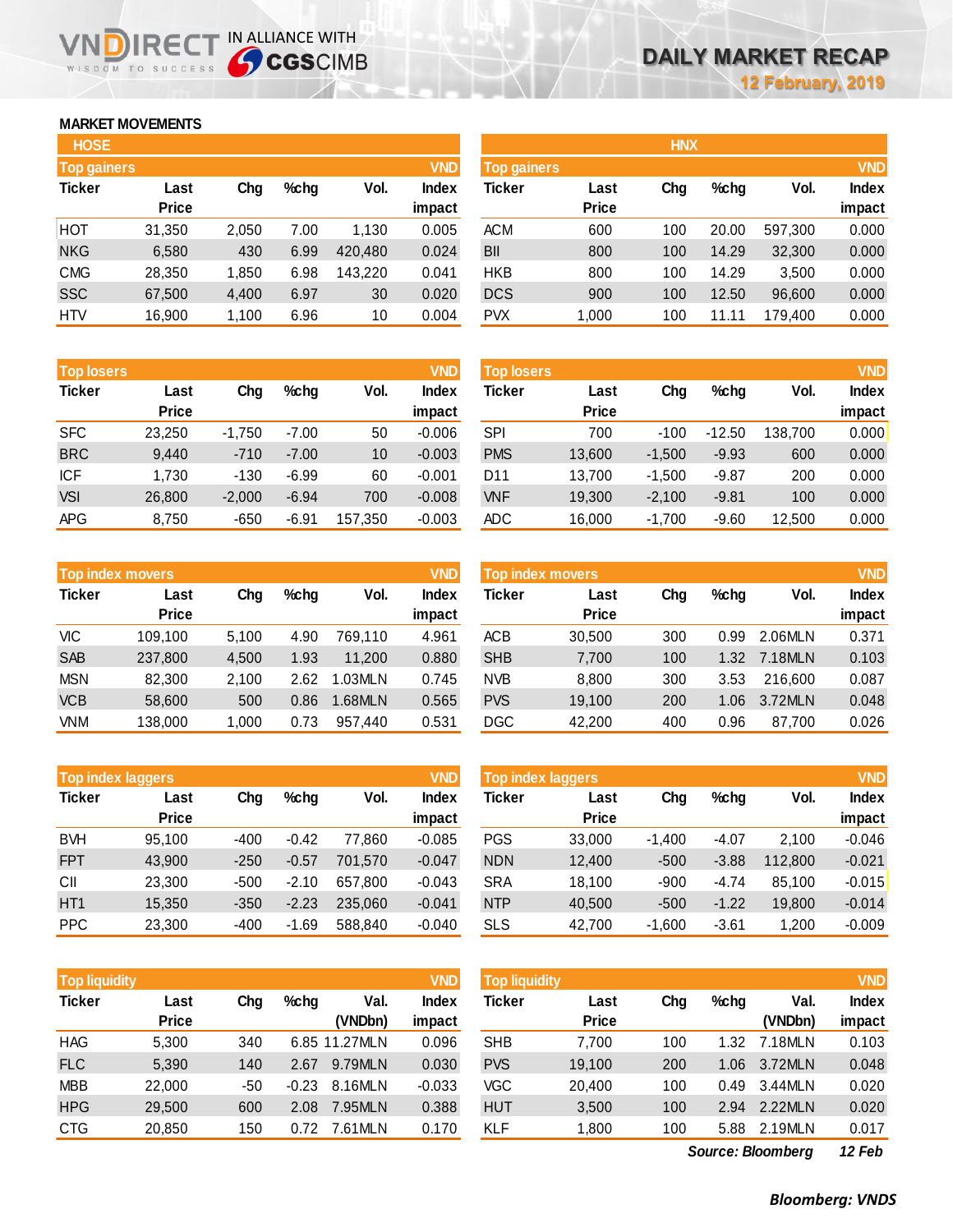

### **FOREIGN ACTIVITIES**

| Volume (Mn'shs)       | <b>HOSE</b> | <b>HNX</b> | Value (VND'bn)        | <b>HOSE</b> | <b>HNX</b> |
|-----------------------|-------------|------------|-----------------------|-------------|------------|
| <b>BUY</b>            | 21.3        | 1.2        | <b>BUY</b>            | 885.2       | 24.2       |
| % of market           | 11.4%       | $3.4\%$    | % of market           | 22.3%       | 5.4%       |
| <b>SELL</b>           | 18.2        | 1.4        | <b>SELL</b>           | 814.4       | 16.4       |
| % of market           | 9.8%        | 3.8%       | % of market           | 20.5%       | 3.7%       |
| <b>NET BUY (SELL)</b> | 3.07        | (0.2)      | <b>NET BUY (SELL)</b> | 70.8        | 7.8        |

*Source: HSX, HNX*





| <b>2018 ACCUMULATION</b> |             |            |                       |             |                               |
|--------------------------|-------------|------------|-----------------------|-------------|-------------------------------|
| <b>Volume (MIn'shs)</b>  | <b>HOSE</b> | <b>HNX</b> | Value (VND'bn)        | <b>HOSE</b> | <b>HNX</b>                    |
| <b>BUY</b>               | 4,625.8     | 420.3      | <b>BUY</b>            | 260,245.0   | 7,651.2                       |
| % of market              | 9.4%        | 3.2%       | % of market           | 19.5%       | 4.6%                          |
| <b>SELL</b>              | 4,267.8     | 516.2      | <b>SELL</b>           | 219,041.2   | 9,527.6                       |
| % of market              | 8.7%        | 4.0%       | % of market           | 16.4%       | 5.7%                          |
| <b>NET BUY (SELL)</b>    | 358.0       | (95.9)     | <b>NET BUY (SELL)</b> | 41,204      | (1,876.3)<br>Source: HSX, HNX |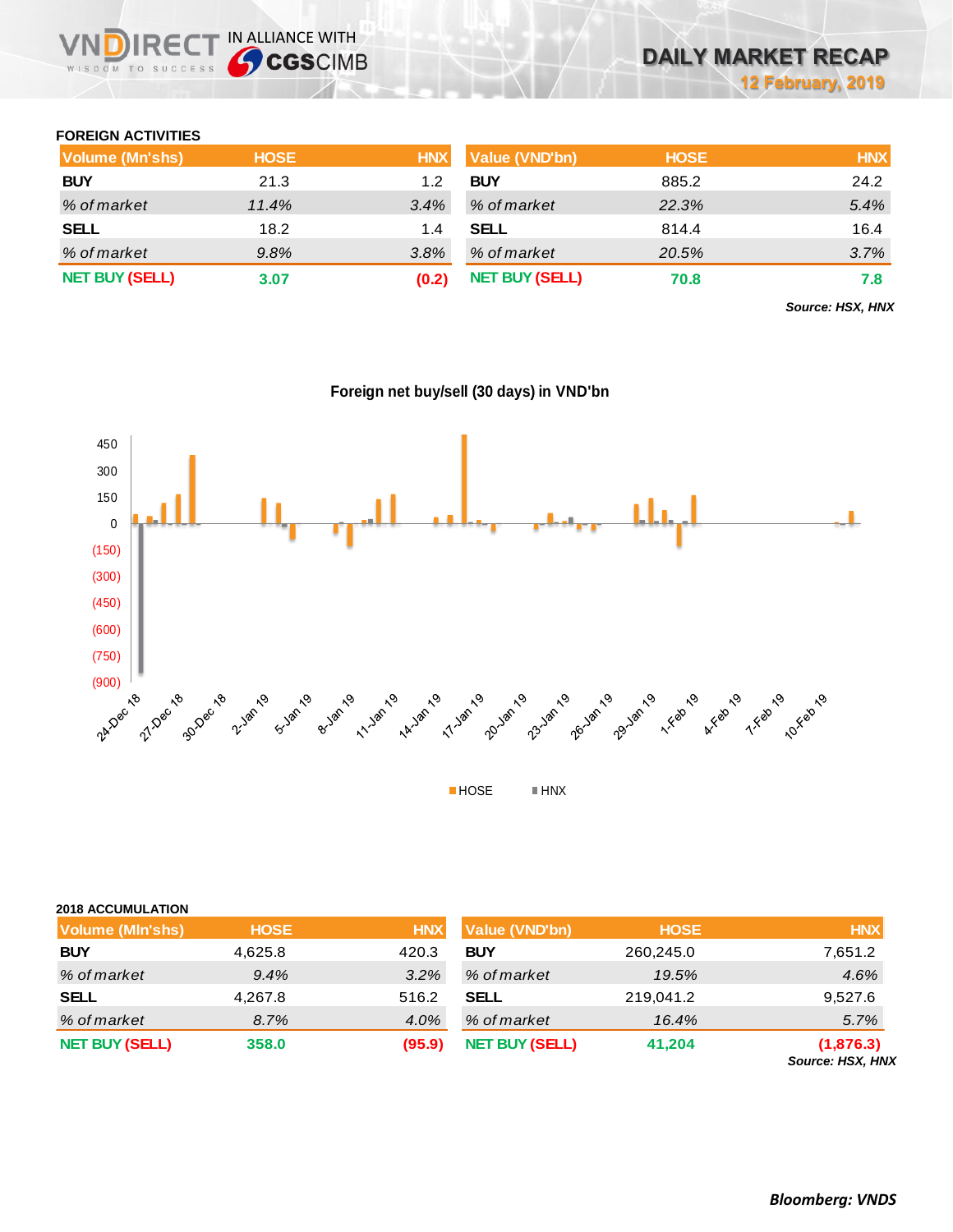### **FOREIGN ACTIVITIES**

WISDOM TO SUCCESS

**IN DIRECT IN ALLIANCE WITH** 

|               |                               | <b>HOSE</b> |         |       |                        | <b>HNX</b>                    |                      |               |      |       |                        |
|---------------|-------------------------------|-------------|---------|-------|------------------------|-------------------------------|----------------------|---------------|------|-------|------------------------|
|               | Top buy by foreigners (value) |             |         |       | <b>VND'bn</b>          | Top buy by foreigners (value) |                      | <b>VND'bn</b> |      |       |                        |
| <b>Ticker</b> | Last<br><b>Price</b>          | Chg         | $%$ chg | Value | <b>Index</b><br>impact | Ticker                        | Last<br><b>Price</b> | Chg           | %chg | Value | <b>Index</b><br>impact |
| <b>VNM</b>    | 138,000                       | 1,000       | 0.73    | 279.3 | 0.531                  | <b>PVS</b>                    | 19.100               | 200           | 1.06 | 11.8  | 0.000                  |
| <b>MSN</b>    | 82,300                        | 2,100       | 2.62    | 86.2  | 0.745                  | <b>VGC</b>                    | 20,400               | 100           | 0.49 | 10.3  | 0.000                  |
| <b>HPG</b>    | 29,500                        | 600         | 2.08    | 75.6  | 0.388                  | <b>DGC</b>                    | 42,200               | 400           | 0.96 | 0.4   | 0.000                  |
| <b>VCB</b>    | 58,600                        | 500         | 0.86    | 52.0  | 0.565                  | <b>VCS</b>                    | 61,800               | 200           | 0.32 | 0.3   | 0.000                  |
| VIC           | 109.100                       | 5,100       | 4.90    | 38.4  | 4.961                  | <b>BVS</b>                    | 12,000               | 0             | 0.00 | 0.2   | 0.000                  |

|               | <b>VND'bn</b><br>Top sell by foreigners (value) |       |      |       |                 |            | Top sell by foreigners (value) |        |         |       |                 |  |
|---------------|-------------------------------------------------|-------|------|-------|-----------------|------------|--------------------------------|--------|---------|-------|-----------------|--|
| <b>Ticker</b> | Last<br><b>Price</b>                            | Chg   | %chg | Value | Index<br>impact | Ticker     | Last<br><b>Price</b>           | Chg    | %chg    | Value | Index<br>impact |  |
| <b>VNM</b>    | 138.000                                         | 1.000 | 0.73 | 244.7 | 0.531           | VGC        | 20.400                         | 100    | 0.49    | 7.4   | 0.000           |  |
| <b>VRE</b>    | 29.700                                          | 300   | 1.02 | 65.7  | 0.213           | <b>PVB</b> | 16.100                         | 400    | 2.55    | 3.8   | 0.000           |  |
| <b>MSN</b>    | 82,300                                          | 2,100 | 2.62 | 63.3  | 0.745           | <b>HUT</b> | 3.500                          | 100    | 2.94    | 2.2   | 0.000           |  |
| <b>DHG</b>    | 85,300                                          | 300   | 0.35 | 60.6  | 0.012           | <b>NTP</b> | 40,500                         | $-500$ | $-1.22$ | 0.8   | 0.000           |  |
| <b>VPB</b>    | 21,350                                          | 150   | 0.71 | 36.6  | 0.112           | <b>PVS</b> | 19.100                         | 200    | 1.06    | 0.7   | 0.000           |  |

|               | <b>VND'bn</b><br>Top net buy by foreigners (value) |        |         |       |                 | Top net buy by foreigners (value) |                      |          |         |       | <b>VND'bn</b>          |  |
|---------------|----------------------------------------------------|--------|---------|-------|-----------------|-----------------------------------|----------------------|----------|---------|-------|------------------------|--|
| <b>Ticker</b> | Last<br><b>Price</b>                               | Chg    | $%$ chg | Value | Index<br>impact | <b>Ticker</b>                     | Last<br><b>Price</b> | Chg      | %chg    | Value | <b>Index</b><br>impact |  |
| <b>HPG</b>    | 29.500                                             | 600    | 2.08    | 49.9  | 0.388           | <b>PVS</b>                        | 19.100               | 200      | 1.06    | 11.2  | 0.000                  |  |
| <b>VCB</b>    | 58,600                                             | 500    | 0.86    | 45.9  | 0.565           | <b>VGC</b>                        | 20,400               | 100      | 0.49    | 2.9   | 0.000                  |  |
| VNM           | 138.000                                            | 000. ا | 0.73    | 34.5  | 0.531           | <b>DGC</b>                        | 42.200               | 400      | 0.96    | 0.4   | 0.000                  |  |
| <b>STB</b>    | 13,000                                             | 50     | 0.39    | 24.1  | 0.029           | <b>VCS</b>                        | 61,800               | 200      | 0.32    | 0.3   | 0.000                  |  |
| <b>MSN</b>    | 82.300                                             | 2.100  | 2.62    | 22.8  | 0.745           | TV2                               | 124.000              | $-1,500$ | $-1.20$ | 0.2   | 0.000                  |  |

|               | <b>VND'bn</b><br>Top net sell by foreigners (value) |             |         |         |                 |            | Top net sell by foreigners (value) |        |         |         |                 |
|---------------|-----------------------------------------------------|-------------|---------|---------|-----------------|------------|------------------------------------|--------|---------|---------|-----------------|
| <b>Ticker</b> | Last<br><b>Price</b>                                | Chg         | $%$ chg | Value   | Index<br>impact | Ticker     | Last<br><b>Price</b>               | Chg    | %chg    | Value   | Index<br>impact |
| <b>DHG</b>    | 85.300                                              | 300         | 0.35    | $-59.3$ | 0.012           | <b>PVB</b> | 16.100                             | 400    | 2.55    | $-3.81$ | 0.000           |
| <b>VRE</b>    | 29,700                                              | 300         | 1.02    | $-31.3$ | 0.213           | <b>HUT</b> | 3,500                              | 100    | 2.94    | $-2.16$ | 0.000           |
| <b>PVD</b>    | 16.400                                              | $-250$      | $-1.50$ | $-20.1$ | $-0.029$        | <b>NTP</b> | 40.500                             | $-500$ | $-1.22$ | $-0.80$ | 0.000           |
| <b>VJC</b>    | 125.900                                             | $\mathbf 0$ | 0.00    | $-17.7$ | 0.000           | <b>SEB</b> | 30.900                             | $-800$ | $-2.52$ | $-0.33$ | 0.000           |
| VHM           | 80,000                                              | 100         | 0.13    | $-16.4$ | 0.102           | <b>HGM</b> | 40,000                             | 0      | 0.00    | $-0.31$ | 0.000           |

*12-Feb-19*

*Source: Bloomberg, HOSE, HNX*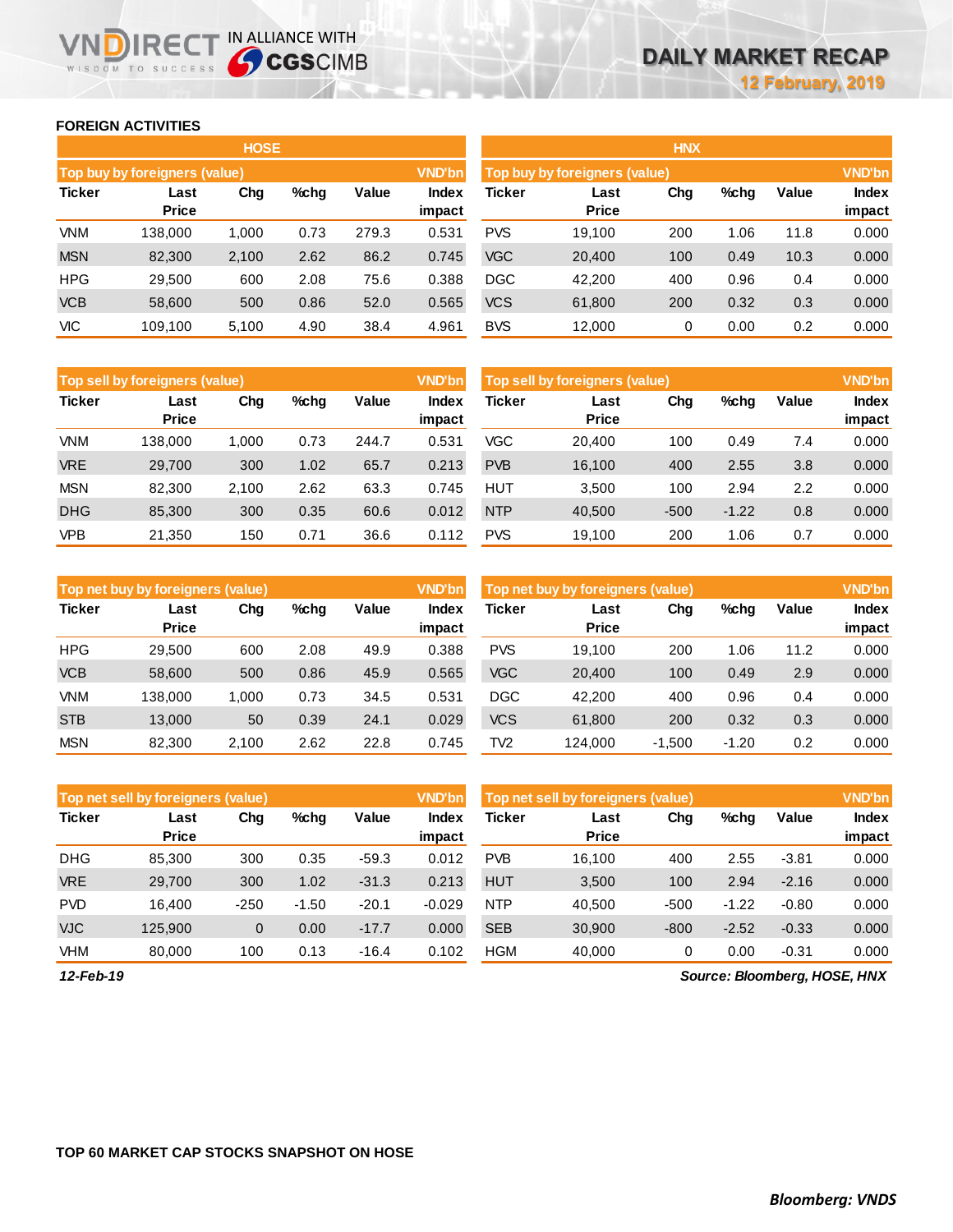# **DAILY MARKET RECAP**

| <b>12 February, 2019</b><br>P/B<br><b>ROE</b><br><b>ROA</b><br>No. Ticker<br><b>Price</b><br>Price change (%)<br>Mkt. Cap Outs. Vol. Float ratio<br>Avail. Fil Ave. daily vol.<br>P/E<br><b>VND</b><br>$\%$<br>$\%$<br>1M<br>3M<br><b>US\$mln</b><br><b>MIn'shs</b><br>% (30 days-shs)<br>$\frac{9}{6}$<br>6M<br>$\boldsymbol{\mathsf{x}}$<br>$\pmb{\chi}$<br>1 VIC VM<br>4.7<br>15,003<br>6.2<br>1.3<br>109,100<br>7.6<br>13.8<br>3,192<br>57.6<br>31.8<br>516,082<br>96.9<br>8.0<br>5.3<br>16.8<br>2 VHM VM<br>80,000<br>4.4<br>$-6.5$<br>11,546<br>3,350<br>30.3<br>33.5<br>355,027<br>17.6<br>6.2<br>56.8<br>17.9<br>28.4<br>3 VNM VM<br>138,000<br>3.0<br>5.3<br>10,354<br>1,741<br>46.2<br>40.4<br>26.1<br>9.3<br>37.5<br>674,217<br>4 VCB VM<br>6.2<br>7.3<br>$-7.7$<br>9,364<br>3,709<br>25.2<br>6.7<br>942,804<br>14.4<br>3.3<br>25.2<br>1.4<br>58,600<br>5 GAS VM<br>91,000<br>0.0<br>$-5.8$<br>$-7.8$<br>7,504<br>4.2<br>45.5<br>14.6<br>3.8<br>27.8<br>19.4<br>1,914<br>380,792<br>6 SAB VM<br>237,800<br>$-0.9$<br>2.1<br>13.8<br>6,571<br>641<br>10.4<br>90.2<br>33,511<br>37.5<br>10.1<br>29.4<br>18.8<br>7 BID VM<br>1.7<br>0.8<br>8.5<br>4.4<br>26.9<br>15.1<br>2.1<br>15.1<br>0.6<br>32,450<br>4,780<br>3,419<br>857,057<br>2.9<br>8 TCB VM<br>27,450<br>5.6<br>4.4<br>0.9<br>4,136<br>81.6<br>0.0<br>2,084,084<br>1.9<br>21.5<br>3,497<br>11.0<br>9 MSN VM<br>2.0<br>$-1.6$<br>$-7.5$<br>4,125<br>3.2<br>22.2<br>7.7<br>82,300<br>1,163<br>30.6<br>8.5<br>556,577<br>18.0<br>1.2<br>10 CTG VM<br>20,850<br>10.9<br>$-7.1$<br>$-14.0$<br>3,345<br>3,723<br>15.8<br>0.5<br>4,976,410<br>8.3<br>0.5<br>14.3<br>11 VREVM<br>29,700<br>$-0.7$<br>$-3.9$<br>$-9.5$<br>2,980<br>2,329<br>100.0<br>17.2<br>1,202,294<br>2.4<br>8.8<br>6.3<br>28.7<br>12 VJC VM<br>125,900<br>$-2.6$<br>$-17.4$<br>2,938<br>542<br>53.2<br>7.3<br>507,652<br>4.9<br>42.6<br>14.7<br>7.6<br>13.1<br>13 BVHVM<br>95,100<br>5.2<br>$-2.6$<br>12.5<br>2,872<br>701<br>31.2<br>24.2<br>57,922<br>62.6<br>4.5<br>7.3<br>1.0<br>14 PLX VM<br>0.7<br>$-3.6$<br>$-12.8$<br>2,781<br>1,159<br>6.3<br>9.3<br>17.4<br>3.2<br>18.1<br>6.3<br>55,700<br>411,152<br>15 HPG VM<br>0.5<br>$-21.4$<br>$-20.3$<br>2,700<br>2,124<br>53.5<br>10.3<br>3,642,236<br>1.5<br>23.6<br>13.1<br>29,500<br>7.3<br>16 NVL VM<br>$-3.0$<br>$-18.7$<br>$-11.5$<br>2,305<br>930<br>32.4<br>31.7<br>520,066<br>16.7<br>2.8<br>20.1<br>5.4<br>57,500<br>2.4<br>17 VPB VM<br>1.5<br>22.8<br>21,350<br>11.8<br>4.4<br>$-20.3$<br>2,260<br>2,457<br>69.0<br>0.0<br>1,817,980<br>7.1<br>18 MBB VM<br>22,000<br>14.3<br>5.8<br>$-5.4$<br>2,048<br>2,160<br>56.1<br>4,957,197<br>7.8<br>1.5<br>20.1<br>1.8<br>0.0<br>19 POW VM<br><b>N/A</b><br><b>N/A</b><br>1,705<br>90.0<br>33.7<br>6.8<br>2.8<br>16,900<br>N/A<br>2,342<br><b>N/A</b><br>23.6<br>1.6<br>4.2<br>38.7<br>20 MWG VM<br>84,600<br>$-0.5$<br>2.5<br>$-2.3$<br>1,615<br>443<br>87.1<br>0.0<br>461,543<br>12.6<br>11.3<br>21 HDB VM<br>31,100<br>6.5<br>$-2.8$<br>$-16.2$<br>1,315<br>981<br>72.6<br>3.2<br>1,161,582<br>10.7<br>2.0<br>19.1<br>1.4<br>4.0<br>9.6<br>22 FPT VM<br>43,900<br>4.6<br>1.9<br>1,161<br>614<br>81.8<br>0.0<br>396,699<br>11.3<br>2.2<br>21.9<br>23 STB VM<br>13,000<br>14.0<br>6.6<br>15.6<br>1,010<br>1,804<br>94.0<br>10.1<br>3,657,710<br>13.1<br>1.0<br>7.5<br>0.5<br>0.2<br>24 EIB VM<br>18,000<br>24.1<br>34.3<br>28.6<br>954<br>79.0<br>247,352<br>33.5<br>1.5<br>4.5<br>0.4<br>1,229<br>25 ROS VM<br>33,700<br>$-5.9$<br>$-9.0$<br>$-18.8$<br>824<br>568<br>27.0<br>46.8<br>3,096,303<br>89.5<br>3.3<br>3.7<br>2.0<br>26 BHN VM<br>$-2.0$<br>$-2.3$<br>$-1.9$<br>815<br>232<br>0.9<br>31.4<br>370<br>4.4<br>13.0<br>5.6<br>81,600<br>35.9<br>27 TPB VM<br>781<br>851<br>21.2<br>1.4<br>21,300<br>1.9<br>6.8<br>6.8<br>70.6<br>0.0<br>266,191<br>9.7<br>1.7<br>28 PNJ VM<br>96,800<br>4.6<br>1.9<br>0.8<br>697<br>167<br>69.4<br>0.0<br>4.3<br>28.7<br>17.8<br>191,018<br>16.5<br>29 SSIVM<br>3.8<br>$-10.4$<br>596<br>509<br>64.3<br>42.7<br>14.8<br>27,150<br>$-4.1$<br>1,417,593<br>10.4<br>1.5<br>6.1<br>30 HNG VM<br>15,100<br>1.7<br>$-7.6$<br>$-0.7$<br>577<br>887<br>42.0<br>55.8<br>553,365<br><b>N/A</b><br>1.3<br>$-5.1$<br>$-1.7$<br>31 KDH VM<br>30,400<br>$-0.3$<br>$-1.0$<br>7.5<br>542<br>414<br>75.1<br>1.4<br>1.8<br>13.4<br>8.1<br>330,060<br>15.1<br>32 DHG VM<br>85,300<br>6.8<br>0.7<br>$-16.8$<br>481<br>131<br>22.1<br>53.1<br>84,201<br>19.2<br>3.6<br>19.8<br>15.8<br>33 REE VM<br>34,850<br>10.6<br>11.9<br>2.3<br>466<br>310<br>84.4<br>0.0<br>330,462<br>1.2<br>20.6<br>12.0<br>6.1<br>2.2<br>34 SBT VM<br>20,000<br>$-6.0$<br>30.9<br>453<br>525<br>30.2<br>88.7<br>1.7<br>11.3<br>4.3<br>1,355,128<br>69.3<br>35 CTD VM<br>134,600<br>$-15.1$<br>$-8.9$<br>$-14.3$<br>438<br>75<br>85.5<br>2.1<br>7.3<br>1.3<br>18.8<br>9.2<br>187,269<br>36 GEX VM<br>3.4<br>$-12.7$<br>$-23.4$<br>396<br>407<br>68.5<br>36.6<br>8.9<br>1.6<br>18.8<br>6.0<br>22,600<br>1,243,811<br>37 DPM VM<br>5.9<br>27.0<br>381<br>391<br>38.1<br>26.2<br>522,042<br>8.8<br>6.5<br>22,600<br>22.5<br>14.6<br>1.1<br>9.8<br>38 DXG VM<br>24,700<br>6.2<br>0.2<br>$-9.5$<br>372<br>350<br>0.7<br>1,150,462<br>7.2<br>1.7<br>26.7<br>66.8<br>39 VHC VM<br>92,800<br>369<br>63.5<br>2.0<br>$-10.8$<br>34.3<br>92<br>37.7<br>186,112<br>5.9<br>2.1<br>41.7<br>25.6<br>32.1<br>40 NT2 VM<br>29,050<br>5.8<br>13.0<br>7.6<br>360<br>288<br>26.4<br>245,738<br>2.3<br>17.6<br>8.3<br>11.1<br>41 GMD VM<br>26,350<br>2.5<br>$-6.4$<br>1.0<br>337<br>297<br>60.8<br>0.0<br>333,773<br>29.4<br>17.2<br>4.3<br>1.3<br>42 PPC VM<br>23,300<br>20.4<br>28.0<br>28.7<br>322<br>321<br>24.7<br>34.4<br>317,939<br>6.5<br>1.3<br>20.7<br>15.9<br>43 YEG VM<br>20.3<br>316<br>31<br>93.2<br>54.7<br>11.9<br>234,500<br>$-3.5$<br>$-21.8$<br>6,835<br>46.2<br>4.7<br>16.5<br>44 SCS VM<br>146,000<br>3.9<br>$-14.9$<br>314<br>50<br>99.1<br>31.5<br>6,786<br>40.8<br>35.2<br>$-1.6$<br>17.6<br>8.7<br>45 PDR VM<br>27,000<br>4.2<br>8.0<br>310<br>266<br>43.0<br>597,682<br>1.9<br>37.8<br>11.4<br>2.1<br>20.5<br>6.1<br>46 TCH VM<br>20,200<br>$-1.2$<br>$-29.9$<br>307<br>353<br>44.8<br>6.2<br>18.8<br>50.0<br>772,179<br>26.7<br>1.7<br>5.3<br>47 KBC VM<br>14,500<br>5.1<br>75.4<br>16.5<br>20.8<br>293<br>470<br>29.0<br>2,801,872<br>9.1<br>0.8<br>8.6<br>4.6<br>48 HCM VM<br>50,800<br>$-14.9$<br>284<br>66.7<br>39.1<br>2.2<br>23.1<br>11.3<br>16.4<br>$-10.1$<br>130<br>190,444<br>9.7<br>49 VPI VM<br>283<br>41,050<br>$-0.4$<br>$-4.8$<br>0.1<br>160<br>100.0<br>39.4<br>177,969<br>15.6<br>2.9<br>20.6<br>8.1<br>50 NLG VM<br>26,650<br>4.7<br>$-8.6$<br>275<br>239<br>0.0<br>251,095<br>1.3<br>19.2<br>$-5.8$<br>60.8<br>7.1<br>8.7<br>51 PAN VM<br>37,450<br>8.9<br>$-19.0$<br>274<br>170<br>47.3<br>49,909<br>4.0<br>3.8<br>18.2<br>10.2<br>4.2<br>1.7<br>52 PVD VM<br>16,400<br>7.9<br>0.3<br>271<br>383<br>49.4<br>29.5<br>1,551,560<br>1.4<br>0.6<br>42.8<br>0.5<br>0.9<br>53 VCIVM<br>$-31.1$<br>259<br>163<br>59.1<br>12.7<br>36,850<br>-4.5<br>$-34.8$<br>66.1<br>90,294<br>7.3<br>1.6<br>24.7<br>54 HT1 VM<br>15,350<br>9.6<br>17.2<br>30.1<br>252<br>382<br>20.0<br>43.1<br>9.1<br>1.1<br>12.5<br>5.9<br>192,678<br>55 CII VM<br>23,300<br>$-10.4$<br>249<br>83.4<br>$-5.7$<br>$-7.5$<br>248<br>15.8<br>658,217<br>69.8<br>1.2<br>1.6<br>0.4<br>56 PHR VM<br>4.4<br>31.5<br>56.7<br>220<br>33.1<br>41.0<br>37,600<br>135<br>316,966<br>7.9<br>2.0<br>24.8<br>13.3<br>57 HPX VM<br>212<br>24,600<br>1.2<br>7.0<br>21.3<br>200<br>100.0<br>33.8<br>348,710<br>10.9<br>1.9<br>19.6<br>6.5<br>58 HAG VM<br>5,300<br>4.3<br>$-3.5$<br>$-29.6$<br>212<br>927<br>63.8<br>40.6<br>1,958,977<br>42.4<br>0.4<br>0.9<br>0.2<br>59 PVT VM<br>17,350<br>$-0.9$<br>210<br>42.8<br>15.8<br>8.1<br>2.4<br>281<br>318,596<br>7.6<br>1.2<br>16.7<br>6.6<br>60 DCM VM<br>8,970<br>$-8.4$<br>$-6.1$<br>205<br>529<br>679,381<br>8.0<br>0.8<br>9.5<br>$-18.5$<br>24.4<br>45.3<br>5.6<br><b>Source: Bloomberg</b><br>12 Feb | <b>Sy CGS</b> CIMB<br>WISDOM TO SUCCESS |  |  |  |  |  |  | DAILY MARKET RECAP |  |  |  |  |  |
|------------------------------------------------------------------------------------------------------------------------------------------------------------------------------------------------------------------------------------------------------------------------------------------------------------------------------------------------------------------------------------------------------------------------------------------------------------------------------------------------------------------------------------------------------------------------------------------------------------------------------------------------------------------------------------------------------------------------------------------------------------------------------------------------------------------------------------------------------------------------------------------------------------------------------------------------------------------------------------------------------------------------------------------------------------------------------------------------------------------------------------------------------------------------------------------------------------------------------------------------------------------------------------------------------------------------------------------------------------------------------------------------------------------------------------------------------------------------------------------------------------------------------------------------------------------------------------------------------------------------------------------------------------------------------------------------------------------------------------------------------------------------------------------------------------------------------------------------------------------------------------------------------------------------------------------------------------------------------------------------------------------------------------------------------------------------------------------------------------------------------------------------------------------------------------------------------------------------------------------------------------------------------------------------------------------------------------------------------------------------------------------------------------------------------------------------------------------------------------------------------------------------------------------------------------------------------------------------------------------------------------------------------------------------------------------------------------------------------------------------------------------------------------------------------------------------------------------------------------------------------------------------------------------------------------------------------------------------------------------------------------------------------------------------------------------------------------------------------------------------------------------------------------------------------------------------------------------------------------------------------------------------------------------------------------------------------------------------------------------------------------------------------------------------------------------------------------------------------------------------------------------------------------------------------------------------------------------------------------------------------------------------------------------------------------------------------------------------------------------------------------------------------------------------------------------------------------------------------------------------------------------------------------------------------------------------------------------------------------------------------------------------------------------------------------------------------------------------------------------------------------------------------------------------------------------------------------------------------------------------------------------------------------------------------------------------------------------------------------------------------------------------------------------------------------------------------------------------------------------------------------------------------------------------------------------------------------------------------------------------------------------------------------------------------------------------------------------------------------------------------------------------------------------------------------------------------------------------------------------------------------------------------------------------------------------------------------------------------------------------------------------------------------------------------------------------------------------------------------------------------------------------------------------------------------------------------------------------------------------------------------------------------------------------------------------------------------------------------------------------------------------------------------------------------------------------------------------------------------------------------------------------------------------------------------------------------------------------------------------------------------------------------------------------------------------------------------------------------------------------------------------------------------------------------------------------------------------------------------------------------------------------------------------------------------------------------------------------------------------------------------------------------------------------------------------------------------------------------------------------------------------------------------------------------------------------------------------------------------------------------------------------------------------------------------------------------------------------------------------------------------------------------------------------------------------------------------------------------------------------------------------------------------------------------------------------------------------------------------------------------------------------------------------------------------------------------------------------------------------------------------------------------------------------------------------------------------------------------------------------------------------------------------------------------------------------------------------------------------------------------------------------------------------------------------------------------------------------------------------------------------------------------------------------------------------------------------------------------------------------------------------------------------------------------------------------------------------------------------------------------------------------------------------------------------------------------------------------------------------------------------------------------------------------------------------------------------------------------------------------------------------------------------------------------------------------------------------------------------------------------------------------------------------------------------------------------------------------------------------------------------------------------------------------------------------------------------------|-----------------------------------------|--|--|--|--|--|--|--------------------|--|--|--|--|--|
|                                                                                                                                                                                                                                                                                                                                                                                                                                                                                                                                                                                                                                                                                                                                                                                                                                                                                                                                                                                                                                                                                                                                                                                                                                                                                                                                                                                                                                                                                                                                                                                                                                                                                                                                                                                                                                                                                                                                                                                                                                                                                                                                                                                                                                                                                                                                                                                                                                                                                                                                                                                                                                                                                                                                                                                                                                                                                                                                                                                                                                                                                                                                                                                                                                                                                                                                                                                                                                                                                                                                                                                                                                                                                                                                                                                                                                                                                                                                                                                                                                                                                                                                                                                                                                                                                                                                                                                                                                                                                                                                                                                                                                                                                                                                                                                                                                                                                                                                                                                                                                                                                                                                                                                                                                                                                                                                                                                                                                                                                                                                                                                                                                                                                                                                                                                                                                                                                                                                                                                                                                                                                                                                                                                                                                                                                                                                                                                                                                                                                                                                                                                                                                                                                                                                                                                                                                                                                                                                                                                                                                                                                                                                                                                                                                                                                                                                                                                                                                                                                                                                                                                                                                                                                                                                                                                                                                                                                                                                                                  |                                         |  |  |  |  |  |  |                    |  |  |  |  |  |
|                                                                                                                                                                                                                                                                                                                                                                                                                                                                                                                                                                                                                                                                                                                                                                                                                                                                                                                                                                                                                                                                                                                                                                                                                                                                                                                                                                                                                                                                                                                                                                                                                                                                                                                                                                                                                                                                                                                                                                                                                                                                                                                                                                                                                                                                                                                                                                                                                                                                                                                                                                                                                                                                                                                                                                                                                                                                                                                                                                                                                                                                                                                                                                                                                                                                                                                                                                                                                                                                                                                                                                                                                                                                                                                                                                                                                                                                                                                                                                                                                                                                                                                                                                                                                                                                                                                                                                                                                                                                                                                                                                                                                                                                                                                                                                                                                                                                                                                                                                                                                                                                                                                                                                                                                                                                                                                                                                                                                                                                                                                                                                                                                                                                                                                                                                                                                                                                                                                                                                                                                                                                                                                                                                                                                                                                                                                                                                                                                                                                                                                                                                                                                                                                                                                                                                                                                                                                                                                                                                                                                                                                                                                                                                                                                                                                                                                                                                                                                                                                                                                                                                                                                                                                                                                                                                                                                                                                                                                                                                  |                                         |  |  |  |  |  |  |                    |  |  |  |  |  |
|                                                                                                                                                                                                                                                                                                                                                                                                                                                                                                                                                                                                                                                                                                                                                                                                                                                                                                                                                                                                                                                                                                                                                                                                                                                                                                                                                                                                                                                                                                                                                                                                                                                                                                                                                                                                                                                                                                                                                                                                                                                                                                                                                                                                                                                                                                                                                                                                                                                                                                                                                                                                                                                                                                                                                                                                                                                                                                                                                                                                                                                                                                                                                                                                                                                                                                                                                                                                                                                                                                                                                                                                                                                                                                                                                                                                                                                                                                                                                                                                                                                                                                                                                                                                                                                                                                                                                                                                                                                                                                                                                                                                                                                                                                                                                                                                                                                                                                                                                                                                                                                                                                                                                                                                                                                                                                                                                                                                                                                                                                                                                                                                                                                                                                                                                                                                                                                                                                                                                                                                                                                                                                                                                                                                                                                                                                                                                                                                                                                                                                                                                                                                                                                                                                                                                                                                                                                                                                                                                                                                                                                                                                                                                                                                                                                                                                                                                                                                                                                                                                                                                                                                                                                                                                                                                                                                                                                                                                                                                                  |                                         |  |  |  |  |  |  |                    |  |  |  |  |  |
|                                                                                                                                                                                                                                                                                                                                                                                                                                                                                                                                                                                                                                                                                                                                                                                                                                                                                                                                                                                                                                                                                                                                                                                                                                                                                                                                                                                                                                                                                                                                                                                                                                                                                                                                                                                                                                                                                                                                                                                                                                                                                                                                                                                                                                                                                                                                                                                                                                                                                                                                                                                                                                                                                                                                                                                                                                                                                                                                                                                                                                                                                                                                                                                                                                                                                                                                                                                                                                                                                                                                                                                                                                                                                                                                                                                                                                                                                                                                                                                                                                                                                                                                                                                                                                                                                                                                                                                                                                                                                                                                                                                                                                                                                                                                                                                                                                                                                                                                                                                                                                                                                                                                                                                                                                                                                                                                                                                                                                                                                                                                                                                                                                                                                                                                                                                                                                                                                                                                                                                                                                                                                                                                                                                                                                                                                                                                                                                                                                                                                                                                                                                                                                                                                                                                                                                                                                                                                                                                                                                                                                                                                                                                                                                                                                                                                                                                                                                                                                                                                                                                                                                                                                                                                                                                                                                                                                                                                                                                                                  |                                         |  |  |  |  |  |  |                    |  |  |  |  |  |
|                                                                                                                                                                                                                                                                                                                                                                                                                                                                                                                                                                                                                                                                                                                                                                                                                                                                                                                                                                                                                                                                                                                                                                                                                                                                                                                                                                                                                                                                                                                                                                                                                                                                                                                                                                                                                                                                                                                                                                                                                                                                                                                                                                                                                                                                                                                                                                                                                                                                                                                                                                                                                                                                                                                                                                                                                                                                                                                                                                                                                                                                                                                                                                                                                                                                                                                                                                                                                                                                                                                                                                                                                                                                                                                                                                                                                                                                                                                                                                                                                                                                                                                                                                                                                                                                                                                                                                                                                                                                                                                                                                                                                                                                                                                                                                                                                                                                                                                                                                                                                                                                                                                                                                                                                                                                                                                                                                                                                                                                                                                                                                                                                                                                                                                                                                                                                                                                                                                                                                                                                                                                                                                                                                                                                                                                                                                                                                                                                                                                                                                                                                                                                                                                                                                                                                                                                                                                                                                                                                                                                                                                                                                                                                                                                                                                                                                                                                                                                                                                                                                                                                                                                                                                                                                                                                                                                                                                                                                                                                  |                                         |  |  |  |  |  |  |                    |  |  |  |  |  |
|                                                                                                                                                                                                                                                                                                                                                                                                                                                                                                                                                                                                                                                                                                                                                                                                                                                                                                                                                                                                                                                                                                                                                                                                                                                                                                                                                                                                                                                                                                                                                                                                                                                                                                                                                                                                                                                                                                                                                                                                                                                                                                                                                                                                                                                                                                                                                                                                                                                                                                                                                                                                                                                                                                                                                                                                                                                                                                                                                                                                                                                                                                                                                                                                                                                                                                                                                                                                                                                                                                                                                                                                                                                                                                                                                                                                                                                                                                                                                                                                                                                                                                                                                                                                                                                                                                                                                                                                                                                                                                                                                                                                                                                                                                                                                                                                                                                                                                                                                                                                                                                                                                                                                                                                                                                                                                                                                                                                                                                                                                                                                                                                                                                                                                                                                                                                                                                                                                                                                                                                                                                                                                                                                                                                                                                                                                                                                                                                                                                                                                                                                                                                                                                                                                                                                                                                                                                                                                                                                                                                                                                                                                                                                                                                                                                                                                                                                                                                                                                                                                                                                                                                                                                                                                                                                                                                                                                                                                                                                                  |                                         |  |  |  |  |  |  |                    |  |  |  |  |  |
|                                                                                                                                                                                                                                                                                                                                                                                                                                                                                                                                                                                                                                                                                                                                                                                                                                                                                                                                                                                                                                                                                                                                                                                                                                                                                                                                                                                                                                                                                                                                                                                                                                                                                                                                                                                                                                                                                                                                                                                                                                                                                                                                                                                                                                                                                                                                                                                                                                                                                                                                                                                                                                                                                                                                                                                                                                                                                                                                                                                                                                                                                                                                                                                                                                                                                                                                                                                                                                                                                                                                                                                                                                                                                                                                                                                                                                                                                                                                                                                                                                                                                                                                                                                                                                                                                                                                                                                                                                                                                                                                                                                                                                                                                                                                                                                                                                                                                                                                                                                                                                                                                                                                                                                                                                                                                                                                                                                                                                                                                                                                                                                                                                                                                                                                                                                                                                                                                                                                                                                                                                                                                                                                                                                                                                                                                                                                                                                                                                                                                                                                                                                                                                                                                                                                                                                                                                                                                                                                                                                                                                                                                                                                                                                                                                                                                                                                                                                                                                                                                                                                                                                                                                                                                                                                                                                                                                                                                                                                                                  |                                         |  |  |  |  |  |  |                    |  |  |  |  |  |
|                                                                                                                                                                                                                                                                                                                                                                                                                                                                                                                                                                                                                                                                                                                                                                                                                                                                                                                                                                                                                                                                                                                                                                                                                                                                                                                                                                                                                                                                                                                                                                                                                                                                                                                                                                                                                                                                                                                                                                                                                                                                                                                                                                                                                                                                                                                                                                                                                                                                                                                                                                                                                                                                                                                                                                                                                                                                                                                                                                                                                                                                                                                                                                                                                                                                                                                                                                                                                                                                                                                                                                                                                                                                                                                                                                                                                                                                                                                                                                                                                                                                                                                                                                                                                                                                                                                                                                                                                                                                                                                                                                                                                                                                                                                                                                                                                                                                                                                                                                                                                                                                                                                                                                                                                                                                                                                                                                                                                                                                                                                                                                                                                                                                                                                                                                                                                                                                                                                                                                                                                                                                                                                                                                                                                                                                                                                                                                                                                                                                                                                                                                                                                                                                                                                                                                                                                                                                                                                                                                                                                                                                                                                                                                                                                                                                                                                                                                                                                                                                                                                                                                                                                                                                                                                                                                                                                                                                                                                                                                  |                                         |  |  |  |  |  |  |                    |  |  |  |  |  |
|                                                                                                                                                                                                                                                                                                                                                                                                                                                                                                                                                                                                                                                                                                                                                                                                                                                                                                                                                                                                                                                                                                                                                                                                                                                                                                                                                                                                                                                                                                                                                                                                                                                                                                                                                                                                                                                                                                                                                                                                                                                                                                                                                                                                                                                                                                                                                                                                                                                                                                                                                                                                                                                                                                                                                                                                                                                                                                                                                                                                                                                                                                                                                                                                                                                                                                                                                                                                                                                                                                                                                                                                                                                                                                                                                                                                                                                                                                                                                                                                                                                                                                                                                                                                                                                                                                                                                                                                                                                                                                                                                                                                                                                                                                                                                                                                                                                                                                                                                                                                                                                                                                                                                                                                                                                                                                                                                                                                                                                                                                                                                                                                                                                                                                                                                                                                                                                                                                                                                                                                                                                                                                                                                                                                                                                                                                                                                                                                                                                                                                                                                                                                                                                                                                                                                                                                                                                                                                                                                                                                                                                                                                                                                                                                                                                                                                                                                                                                                                                                                                                                                                                                                                                                                                                                                                                                                                                                                                                                                                  |                                         |  |  |  |  |  |  |                    |  |  |  |  |  |
|                                                                                                                                                                                                                                                                                                                                                                                                                                                                                                                                                                                                                                                                                                                                                                                                                                                                                                                                                                                                                                                                                                                                                                                                                                                                                                                                                                                                                                                                                                                                                                                                                                                                                                                                                                                                                                                                                                                                                                                                                                                                                                                                                                                                                                                                                                                                                                                                                                                                                                                                                                                                                                                                                                                                                                                                                                                                                                                                                                                                                                                                                                                                                                                                                                                                                                                                                                                                                                                                                                                                                                                                                                                                                                                                                                                                                                                                                                                                                                                                                                                                                                                                                                                                                                                                                                                                                                                                                                                                                                                                                                                                                                                                                                                                                                                                                                                                                                                                                                                                                                                                                                                                                                                                                                                                                                                                                                                                                                                                                                                                                                                                                                                                                                                                                                                                                                                                                                                                                                                                                                                                                                                                                                                                                                                                                                                                                                                                                                                                                                                                                                                                                                                                                                                                                                                                                                                                                                                                                                                                                                                                                                                                                                                                                                                                                                                                                                                                                                                                                                                                                                                                                                                                                                                                                                                                                                                                                                                                                                  |                                         |  |  |  |  |  |  |                    |  |  |  |  |  |
|                                                                                                                                                                                                                                                                                                                                                                                                                                                                                                                                                                                                                                                                                                                                                                                                                                                                                                                                                                                                                                                                                                                                                                                                                                                                                                                                                                                                                                                                                                                                                                                                                                                                                                                                                                                                                                                                                                                                                                                                                                                                                                                                                                                                                                                                                                                                                                                                                                                                                                                                                                                                                                                                                                                                                                                                                                                                                                                                                                                                                                                                                                                                                                                                                                                                                                                                                                                                                                                                                                                                                                                                                                                                                                                                                                                                                                                                                                                                                                                                                                                                                                                                                                                                                                                                                                                                                                                                                                                                                                                                                                                                                                                                                                                                                                                                                                                                                                                                                                                                                                                                                                                                                                                                                                                                                                                                                                                                                                                                                                                                                                                                                                                                                                                                                                                                                                                                                                                                                                                                                                                                                                                                                                                                                                                                                                                                                                                                                                                                                                                                                                                                                                                                                                                                                                                                                                                                                                                                                                                                                                                                                                                                                                                                                                                                                                                                                                                                                                                                                                                                                                                                                                                                                                                                                                                                                                                                                                                                                                  |                                         |  |  |  |  |  |  |                    |  |  |  |  |  |
|                                                                                                                                                                                                                                                                                                                                                                                                                                                                                                                                                                                                                                                                                                                                                                                                                                                                                                                                                                                                                                                                                                                                                                                                                                                                                                                                                                                                                                                                                                                                                                                                                                                                                                                                                                                                                                                                                                                                                                                                                                                                                                                                                                                                                                                                                                                                                                                                                                                                                                                                                                                                                                                                                                                                                                                                                                                                                                                                                                                                                                                                                                                                                                                                                                                                                                                                                                                                                                                                                                                                                                                                                                                                                                                                                                                                                                                                                                                                                                                                                                                                                                                                                                                                                                                                                                                                                                                                                                                                                                                                                                                                                                                                                                                                                                                                                                                                                                                                                                                                                                                                                                                                                                                                                                                                                                                                                                                                                                                                                                                                                                                                                                                                                                                                                                                                                                                                                                                                                                                                                                                                                                                                                                                                                                                                                                                                                                                                                                                                                                                                                                                                                                                                                                                                                                                                                                                                                                                                                                                                                                                                                                                                                                                                                                                                                                                                                                                                                                                                                                                                                                                                                                                                                                                                                                                                                                                                                                                                                                  |                                         |  |  |  |  |  |  |                    |  |  |  |  |  |
|                                                                                                                                                                                                                                                                                                                                                                                                                                                                                                                                                                                                                                                                                                                                                                                                                                                                                                                                                                                                                                                                                                                                                                                                                                                                                                                                                                                                                                                                                                                                                                                                                                                                                                                                                                                                                                                                                                                                                                                                                                                                                                                                                                                                                                                                                                                                                                                                                                                                                                                                                                                                                                                                                                                                                                                                                                                                                                                                                                                                                                                                                                                                                                                                                                                                                                                                                                                                                                                                                                                                                                                                                                                                                                                                                                                                                                                                                                                                                                                                                                                                                                                                                                                                                                                                                                                                                                                                                                                                                                                                                                                                                                                                                                                                                                                                                                                                                                                                                                                                                                                                                                                                                                                                                                                                                                                                                                                                                                                                                                                                                                                                                                                                                                                                                                                                                                                                                                                                                                                                                                                                                                                                                                                                                                                                                                                                                                                                                                                                                                                                                                                                                                                                                                                                                                                                                                                                                                                                                                                                                                                                                                                                                                                                                                                                                                                                                                                                                                                                                                                                                                                                                                                                                                                                                                                                                                                                                                                                                                  |                                         |  |  |  |  |  |  |                    |  |  |  |  |  |
|                                                                                                                                                                                                                                                                                                                                                                                                                                                                                                                                                                                                                                                                                                                                                                                                                                                                                                                                                                                                                                                                                                                                                                                                                                                                                                                                                                                                                                                                                                                                                                                                                                                                                                                                                                                                                                                                                                                                                                                                                                                                                                                                                                                                                                                                                                                                                                                                                                                                                                                                                                                                                                                                                                                                                                                                                                                                                                                                                                                                                                                                                                                                                                                                                                                                                                                                                                                                                                                                                                                                                                                                                                                                                                                                                                                                                                                                                                                                                                                                                                                                                                                                                                                                                                                                                                                                                                                                                                                                                                                                                                                                                                                                                                                                                                                                                                                                                                                                                                                                                                                                                                                                                                                                                                                                                                                                                                                                                                                                                                                                                                                                                                                                                                                                                                                                                                                                                                                                                                                                                                                                                                                                                                                                                                                                                                                                                                                                                                                                                                                                                                                                                                                                                                                                                                                                                                                                                                                                                                                                                                                                                                                                                                                                                                                                                                                                                                                                                                                                                                                                                                                                                                                                                                                                                                                                                                                                                                                                                                  |                                         |  |  |  |  |  |  |                    |  |  |  |  |  |
|                                                                                                                                                                                                                                                                                                                                                                                                                                                                                                                                                                                                                                                                                                                                                                                                                                                                                                                                                                                                                                                                                                                                                                                                                                                                                                                                                                                                                                                                                                                                                                                                                                                                                                                                                                                                                                                                                                                                                                                                                                                                                                                                                                                                                                                                                                                                                                                                                                                                                                                                                                                                                                                                                                                                                                                                                                                                                                                                                                                                                                                                                                                                                                                                                                                                                                                                                                                                                                                                                                                                                                                                                                                                                                                                                                                                                                                                                                                                                                                                                                                                                                                                                                                                                                                                                                                                                                                                                                                                                                                                                                                                                                                                                                                                                                                                                                                                                                                                                                                                                                                                                                                                                                                                                                                                                                                                                                                                                                                                                                                                                                                                                                                                                                                                                                                                                                                                                                                                                                                                                                                                                                                                                                                                                                                                                                                                                                                                                                                                                                                                                                                                                                                                                                                                                                                                                                                                                                                                                                                                                                                                                                                                                                                                                                                                                                                                                                                                                                                                                                                                                                                                                                                                                                                                                                                                                                                                                                                                                                  |                                         |  |  |  |  |  |  |                    |  |  |  |  |  |
|                                                                                                                                                                                                                                                                                                                                                                                                                                                                                                                                                                                                                                                                                                                                                                                                                                                                                                                                                                                                                                                                                                                                                                                                                                                                                                                                                                                                                                                                                                                                                                                                                                                                                                                                                                                                                                                                                                                                                                                                                                                                                                                                                                                                                                                                                                                                                                                                                                                                                                                                                                                                                                                                                                                                                                                                                                                                                                                                                                                                                                                                                                                                                                                                                                                                                                                                                                                                                                                                                                                                                                                                                                                                                                                                                                                                                                                                                                                                                                                                                                                                                                                                                                                                                                                                                                                                                                                                                                                                                                                                                                                                                                                                                                                                                                                                                                                                                                                                                                                                                                                                                                                                                                                                                                                                                                                                                                                                                                                                                                                                                                                                                                                                                                                                                                                                                                                                                                                                                                                                                                                                                                                                                                                                                                                                                                                                                                                                                                                                                                                                                                                                                                                                                                                                                                                                                                                                                                                                                                                                                                                                                                                                                                                                                                                                                                                                                                                                                                                                                                                                                                                                                                                                                                                                                                                                                                                                                                                                                                  |                                         |  |  |  |  |  |  |                    |  |  |  |  |  |
|                                                                                                                                                                                                                                                                                                                                                                                                                                                                                                                                                                                                                                                                                                                                                                                                                                                                                                                                                                                                                                                                                                                                                                                                                                                                                                                                                                                                                                                                                                                                                                                                                                                                                                                                                                                                                                                                                                                                                                                                                                                                                                                                                                                                                                                                                                                                                                                                                                                                                                                                                                                                                                                                                                                                                                                                                                                                                                                                                                                                                                                                                                                                                                                                                                                                                                                                                                                                                                                                                                                                                                                                                                                                                                                                                                                                                                                                                                                                                                                                                                                                                                                                                                                                                                                                                                                                                                                                                                                                                                                                                                                                                                                                                                                                                                                                                                                                                                                                                                                                                                                                                                                                                                                                                                                                                                                                                                                                                                                                                                                                                                                                                                                                                                                                                                                                                                                                                                                                                                                                                                                                                                                                                                                                                                                                                                                                                                                                                                                                                                                                                                                                                                                                                                                                                                                                                                                                                                                                                                                                                                                                                                                                                                                                                                                                                                                                                                                                                                                                                                                                                                                                                                                                                                                                                                                                                                                                                                                                                                  |                                         |  |  |  |  |  |  |                    |  |  |  |  |  |
|                                                                                                                                                                                                                                                                                                                                                                                                                                                                                                                                                                                                                                                                                                                                                                                                                                                                                                                                                                                                                                                                                                                                                                                                                                                                                                                                                                                                                                                                                                                                                                                                                                                                                                                                                                                                                                                                                                                                                                                                                                                                                                                                                                                                                                                                                                                                                                                                                                                                                                                                                                                                                                                                                                                                                                                                                                                                                                                                                                                                                                                                                                                                                                                                                                                                                                                                                                                                                                                                                                                                                                                                                                                                                                                                                                                                                                                                                                                                                                                                                                                                                                                                                                                                                                                                                                                                                                                                                                                                                                                                                                                                                                                                                                                                                                                                                                                                                                                                                                                                                                                                                                                                                                                                                                                                                                                                                                                                                                                                                                                                                                                                                                                                                                                                                                                                                                                                                                                                                                                                                                                                                                                                                                                                                                                                                                                                                                                                                                                                                                                                                                                                                                                                                                                                                                                                                                                                                                                                                                                                                                                                                                                                                                                                                                                                                                                                                                                                                                                                                                                                                                                                                                                                                                                                                                                                                                                                                                                                                                  |                                         |  |  |  |  |  |  |                    |  |  |  |  |  |
|                                                                                                                                                                                                                                                                                                                                                                                                                                                                                                                                                                                                                                                                                                                                                                                                                                                                                                                                                                                                                                                                                                                                                                                                                                                                                                                                                                                                                                                                                                                                                                                                                                                                                                                                                                                                                                                                                                                                                                                                                                                                                                                                                                                                                                                                                                                                                                                                                                                                                                                                                                                                                                                                                                                                                                                                                                                                                                                                                                                                                                                                                                                                                                                                                                                                                                                                                                                                                                                                                                                                                                                                                                                                                                                                                                                                                                                                                                                                                                                                                                                                                                                                                                                                                                                                                                                                                                                                                                                                                                                                                                                                                                                                                                                                                                                                                                                                                                                                                                                                                                                                                                                                                                                                                                                                                                                                                                                                                                                                                                                                                                                                                                                                                                                                                                                                                                                                                                                                                                                                                                                                                                                                                                                                                                                                                                                                                                                                                                                                                                                                                                                                                                                                                                                                                                                                                                                                                                                                                                                                                                                                                                                                                                                                                                                                                                                                                                                                                                                                                                                                                                                                                                                                                                                                                                                                                                                                                                                                                                  |                                         |  |  |  |  |  |  |                    |  |  |  |  |  |
|                                                                                                                                                                                                                                                                                                                                                                                                                                                                                                                                                                                                                                                                                                                                                                                                                                                                                                                                                                                                                                                                                                                                                                                                                                                                                                                                                                                                                                                                                                                                                                                                                                                                                                                                                                                                                                                                                                                                                                                                                                                                                                                                                                                                                                                                                                                                                                                                                                                                                                                                                                                                                                                                                                                                                                                                                                                                                                                                                                                                                                                                                                                                                                                                                                                                                                                                                                                                                                                                                                                                                                                                                                                                                                                                                                                                                                                                                                                                                                                                                                                                                                                                                                                                                                                                                                                                                                                                                                                                                                                                                                                                                                                                                                                                                                                                                                                                                                                                                                                                                                                                                                                                                                                                                                                                                                                                                                                                                                                                                                                                                                                                                                                                                                                                                                                                                                                                                                                                                                                                                                                                                                                                                                                                                                                                                                                                                                                                                                                                                                                                                                                                                                                                                                                                                                                                                                                                                                                                                                                                                                                                                                                                                                                                                                                                                                                                                                                                                                                                                                                                                                                                                                                                                                                                                                                                                                                                                                                                                                  |                                         |  |  |  |  |  |  |                    |  |  |  |  |  |
|                                                                                                                                                                                                                                                                                                                                                                                                                                                                                                                                                                                                                                                                                                                                                                                                                                                                                                                                                                                                                                                                                                                                                                                                                                                                                                                                                                                                                                                                                                                                                                                                                                                                                                                                                                                                                                                                                                                                                                                                                                                                                                                                                                                                                                                                                                                                                                                                                                                                                                                                                                                                                                                                                                                                                                                                                                                                                                                                                                                                                                                                                                                                                                                                                                                                                                                                                                                                                                                                                                                                                                                                                                                                                                                                                                                                                                                                                                                                                                                                                                                                                                                                                                                                                                                                                                                                                                                                                                                                                                                                                                                                                                                                                                                                                                                                                                                                                                                                                                                                                                                                                                                                                                                                                                                                                                                                                                                                                                                                                                                                                                                                                                                                                                                                                                                                                                                                                                                                                                                                                                                                                                                                                                                                                                                                                                                                                                                                                                                                                                                                                                                                                                                                                                                                                                                                                                                                                                                                                                                                                                                                                                                                                                                                                                                                                                                                                                                                                                                                                                                                                                                                                                                                                                                                                                                                                                                                                                                                                                  |                                         |  |  |  |  |  |  |                    |  |  |  |  |  |
|                                                                                                                                                                                                                                                                                                                                                                                                                                                                                                                                                                                                                                                                                                                                                                                                                                                                                                                                                                                                                                                                                                                                                                                                                                                                                                                                                                                                                                                                                                                                                                                                                                                                                                                                                                                                                                                                                                                                                                                                                                                                                                                                                                                                                                                                                                                                                                                                                                                                                                                                                                                                                                                                                                                                                                                                                                                                                                                                                                                                                                                                                                                                                                                                                                                                                                                                                                                                                                                                                                                                                                                                                                                                                                                                                                                                                                                                                                                                                                                                                                                                                                                                                                                                                                                                                                                                                                                                                                                                                                                                                                                                                                                                                                                                                                                                                                                                                                                                                                                                                                                                                                                                                                                                                                                                                                                                                                                                                                                                                                                                                                                                                                                                                                                                                                                                                                                                                                                                                                                                                                                                                                                                                                                                                                                                                                                                                                                                                                                                                                                                                                                                                                                                                                                                                                                                                                                                                                                                                                                                                                                                                                                                                                                                                                                                                                                                                                                                                                                                                                                                                                                                                                                                                                                                                                                                                                                                                                                                                                  |                                         |  |  |  |  |  |  |                    |  |  |  |  |  |
|                                                                                                                                                                                                                                                                                                                                                                                                                                                                                                                                                                                                                                                                                                                                                                                                                                                                                                                                                                                                                                                                                                                                                                                                                                                                                                                                                                                                                                                                                                                                                                                                                                                                                                                                                                                                                                                                                                                                                                                                                                                                                                                                                                                                                                                                                                                                                                                                                                                                                                                                                                                                                                                                                                                                                                                                                                                                                                                                                                                                                                                                                                                                                                                                                                                                                                                                                                                                                                                                                                                                                                                                                                                                                                                                                                                                                                                                                                                                                                                                                                                                                                                                                                                                                                                                                                                                                                                                                                                                                                                                                                                                                                                                                                                                                                                                                                                                                                                                                                                                                                                                                                                                                                                                                                                                                                                                                                                                                                                                                                                                                                                                                                                                                                                                                                                                                                                                                                                                                                                                                                                                                                                                                                                                                                                                                                                                                                                                                                                                                                                                                                                                                                                                                                                                                                                                                                                                                                                                                                                                                                                                                                                                                                                                                                                                                                                                                                                                                                                                                                                                                                                                                                                                                                                                                                                                                                                                                                                                                                  |                                         |  |  |  |  |  |  |                    |  |  |  |  |  |
|                                                                                                                                                                                                                                                                                                                                                                                                                                                                                                                                                                                                                                                                                                                                                                                                                                                                                                                                                                                                                                                                                                                                                                                                                                                                                                                                                                                                                                                                                                                                                                                                                                                                                                                                                                                                                                                                                                                                                                                                                                                                                                                                                                                                                                                                                                                                                                                                                                                                                                                                                                                                                                                                                                                                                                                                                                                                                                                                                                                                                                                                                                                                                                                                                                                                                                                                                                                                                                                                                                                                                                                                                                                                                                                                                                                                                                                                                                                                                                                                                                                                                                                                                                                                                                                                                                                                                                                                                                                                                                                                                                                                                                                                                                                                                                                                                                                                                                                                                                                                                                                                                                                                                                                                                                                                                                                                                                                                                                                                                                                                                                                                                                                                                                                                                                                                                                                                                                                                                                                                                                                                                                                                                                                                                                                                                                                                                                                                                                                                                                                                                                                                                                                                                                                                                                                                                                                                                                                                                                                                                                                                                                                                                                                                                                                                                                                                                                                                                                                                                                                                                                                                                                                                                                                                                                                                                                                                                                                                                                  |                                         |  |  |  |  |  |  |                    |  |  |  |  |  |
|                                                                                                                                                                                                                                                                                                                                                                                                                                                                                                                                                                                                                                                                                                                                                                                                                                                                                                                                                                                                                                                                                                                                                                                                                                                                                                                                                                                                                                                                                                                                                                                                                                                                                                                                                                                                                                                                                                                                                                                                                                                                                                                                                                                                                                                                                                                                                                                                                                                                                                                                                                                                                                                                                                                                                                                                                                                                                                                                                                                                                                                                                                                                                                                                                                                                                                                                                                                                                                                                                                                                                                                                                                                                                                                                                                                                                                                                                                                                                                                                                                                                                                                                                                                                                                                                                                                                                                                                                                                                                                                                                                                                                                                                                                                                                                                                                                                                                                                                                                                                                                                                                                                                                                                                                                                                                                                                                                                                                                                                                                                                                                                                                                                                                                                                                                                                                                                                                                                                                                                                                                                                                                                                                                                                                                                                                                                                                                                                                                                                                                                                                                                                                                                                                                                                                                                                                                                                                                                                                                                                                                                                                                                                                                                                                                                                                                                                                                                                                                                                                                                                                                                                                                                                                                                                                                                                                                                                                                                                                                  |                                         |  |  |  |  |  |  |                    |  |  |  |  |  |
|                                                                                                                                                                                                                                                                                                                                                                                                                                                                                                                                                                                                                                                                                                                                                                                                                                                                                                                                                                                                                                                                                                                                                                                                                                                                                                                                                                                                                                                                                                                                                                                                                                                                                                                                                                                                                                                                                                                                                                                                                                                                                                                                                                                                                                                                                                                                                                                                                                                                                                                                                                                                                                                                                                                                                                                                                                                                                                                                                                                                                                                                                                                                                                                                                                                                                                                                                                                                                                                                                                                                                                                                                                                                                                                                                                                                                                                                                                                                                                                                                                                                                                                                                                                                                                                                                                                                                                                                                                                                                                                                                                                                                                                                                                                                                                                                                                                                                                                                                                                                                                                                                                                                                                                                                                                                                                                                                                                                                                                                                                                                                                                                                                                                                                                                                                                                                                                                                                                                                                                                                                                                                                                                                                                                                                                                                                                                                                                                                                                                                                                                                                                                                                                                                                                                                                                                                                                                                                                                                                                                                                                                                                                                                                                                                                                                                                                                                                                                                                                                                                                                                                                                                                                                                                                                                                                                                                                                                                                                                                  |                                         |  |  |  |  |  |  |                    |  |  |  |  |  |
|                                                                                                                                                                                                                                                                                                                                                                                                                                                                                                                                                                                                                                                                                                                                                                                                                                                                                                                                                                                                                                                                                                                                                                                                                                                                                                                                                                                                                                                                                                                                                                                                                                                                                                                                                                                                                                                                                                                                                                                                                                                                                                                                                                                                                                                                                                                                                                                                                                                                                                                                                                                                                                                                                                                                                                                                                                                                                                                                                                                                                                                                                                                                                                                                                                                                                                                                                                                                                                                                                                                                                                                                                                                                                                                                                                                                                                                                                                                                                                                                                                                                                                                                                                                                                                                                                                                                                                                                                                                                                                                                                                                                                                                                                                                                                                                                                                                                                                                                                                                                                                                                                                                                                                                                                                                                                                                                                                                                                                                                                                                                                                                                                                                                                                                                                                                                                                                                                                                                                                                                                                                                                                                                                                                                                                                                                                                                                                                                                                                                                                                                                                                                                                                                                                                                                                                                                                                                                                                                                                                                                                                                                                                                                                                                                                                                                                                                                                                                                                                                                                                                                                                                                                                                                                                                                                                                                                                                                                                                                                  |                                         |  |  |  |  |  |  |                    |  |  |  |  |  |
|                                                                                                                                                                                                                                                                                                                                                                                                                                                                                                                                                                                                                                                                                                                                                                                                                                                                                                                                                                                                                                                                                                                                                                                                                                                                                                                                                                                                                                                                                                                                                                                                                                                                                                                                                                                                                                                                                                                                                                                                                                                                                                                                                                                                                                                                                                                                                                                                                                                                                                                                                                                                                                                                                                                                                                                                                                                                                                                                                                                                                                                                                                                                                                                                                                                                                                                                                                                                                                                                                                                                                                                                                                                                                                                                                                                                                                                                                                                                                                                                                                                                                                                                                                                                                                                                                                                                                                                                                                                                                                                                                                                                                                                                                                                                                                                                                                                                                                                                                                                                                                                                                                                                                                                                                                                                                                                                                                                                                                                                                                                                                                                                                                                                                                                                                                                                                                                                                                                                                                                                                                                                                                                                                                                                                                                                                                                                                                                                                                                                                                                                                                                                                                                                                                                                                                                                                                                                                                                                                                                                                                                                                                                                                                                                                                                                                                                                                                                                                                                                                                                                                                                                                                                                                                                                                                                                                                                                                                                                                                  |                                         |  |  |  |  |  |  |                    |  |  |  |  |  |
|                                                                                                                                                                                                                                                                                                                                                                                                                                                                                                                                                                                                                                                                                                                                                                                                                                                                                                                                                                                                                                                                                                                                                                                                                                                                                                                                                                                                                                                                                                                                                                                                                                                                                                                                                                                                                                                                                                                                                                                                                                                                                                                                                                                                                                                                                                                                                                                                                                                                                                                                                                                                                                                                                                                                                                                                                                                                                                                                                                                                                                                                                                                                                                                                                                                                                                                                                                                                                                                                                                                                                                                                                                                                                                                                                                                                                                                                                                                                                                                                                                                                                                                                                                                                                                                                                                                                                                                                                                                                                                                                                                                                                                                                                                                                                                                                                                                                                                                                                                                                                                                                                                                                                                                                                                                                                                                                                                                                                                                                                                                                                                                                                                                                                                                                                                                                                                                                                                                                                                                                                                                                                                                                                                                                                                                                                                                                                                                                                                                                                                                                                                                                                                                                                                                                                                                                                                                                                                                                                                                                                                                                                                                                                                                                                                                                                                                                                                                                                                                                                                                                                                                                                                                                                                                                                                                                                                                                                                                                                                  |                                         |  |  |  |  |  |  |                    |  |  |  |  |  |
|                                                                                                                                                                                                                                                                                                                                                                                                                                                                                                                                                                                                                                                                                                                                                                                                                                                                                                                                                                                                                                                                                                                                                                                                                                                                                                                                                                                                                                                                                                                                                                                                                                                                                                                                                                                                                                                                                                                                                                                                                                                                                                                                                                                                                                                                                                                                                                                                                                                                                                                                                                                                                                                                                                                                                                                                                                                                                                                                                                                                                                                                                                                                                                                                                                                                                                                                                                                                                                                                                                                                                                                                                                                                                                                                                                                                                                                                                                                                                                                                                                                                                                                                                                                                                                                                                                                                                                                                                                                                                                                                                                                                                                                                                                                                                                                                                                                                                                                                                                                                                                                                                                                                                                                                                                                                                                                                                                                                                                                                                                                                                                                                                                                                                                                                                                                                                                                                                                                                                                                                                                                                                                                                                                                                                                                                                                                                                                                                                                                                                                                                                                                                                                                                                                                                                                                                                                                                                                                                                                                                                                                                                                                                                                                                                                                                                                                                                                                                                                                                                                                                                                                                                                                                                                                                                                                                                                                                                                                                                                  |                                         |  |  |  |  |  |  |                    |  |  |  |  |  |
|                                                                                                                                                                                                                                                                                                                                                                                                                                                                                                                                                                                                                                                                                                                                                                                                                                                                                                                                                                                                                                                                                                                                                                                                                                                                                                                                                                                                                                                                                                                                                                                                                                                                                                                                                                                                                                                                                                                                                                                                                                                                                                                                                                                                                                                                                                                                                                                                                                                                                                                                                                                                                                                                                                                                                                                                                                                                                                                                                                                                                                                                                                                                                                                                                                                                                                                                                                                                                                                                                                                                                                                                                                                                                                                                                                                                                                                                                                                                                                                                                                                                                                                                                                                                                                                                                                                                                                                                                                                                                                                                                                                                                                                                                                                                                                                                                                                                                                                                                                                                                                                                                                                                                                                                                                                                                                                                                                                                                                                                                                                                                                                                                                                                                                                                                                                                                                                                                                                                                                                                                                                                                                                                                                                                                                                                                                                                                                                                                                                                                                                                                                                                                                                                                                                                                                                                                                                                                                                                                                                                                                                                                                                                                                                                                                                                                                                                                                                                                                                                                                                                                                                                                                                                                                                                                                                                                                                                                                                                                                  |                                         |  |  |  |  |  |  |                    |  |  |  |  |  |
|                                                                                                                                                                                                                                                                                                                                                                                                                                                                                                                                                                                                                                                                                                                                                                                                                                                                                                                                                                                                                                                                                                                                                                                                                                                                                                                                                                                                                                                                                                                                                                                                                                                                                                                                                                                                                                                                                                                                                                                                                                                                                                                                                                                                                                                                                                                                                                                                                                                                                                                                                                                                                                                                                                                                                                                                                                                                                                                                                                                                                                                                                                                                                                                                                                                                                                                                                                                                                                                                                                                                                                                                                                                                                                                                                                                                                                                                                                                                                                                                                                                                                                                                                                                                                                                                                                                                                                                                                                                                                                                                                                                                                                                                                                                                                                                                                                                                                                                                                                                                                                                                                                                                                                                                                                                                                                                                                                                                                                                                                                                                                                                                                                                                                                                                                                                                                                                                                                                                                                                                                                                                                                                                                                                                                                                                                                                                                                                                                                                                                                                                                                                                                                                                                                                                                                                                                                                                                                                                                                                                                                                                                                                                                                                                                                                                                                                                                                                                                                                                                                                                                                                                                                                                                                                                                                                                                                                                                                                                                                  |                                         |  |  |  |  |  |  |                    |  |  |  |  |  |
|                                                                                                                                                                                                                                                                                                                                                                                                                                                                                                                                                                                                                                                                                                                                                                                                                                                                                                                                                                                                                                                                                                                                                                                                                                                                                                                                                                                                                                                                                                                                                                                                                                                                                                                                                                                                                                                                                                                                                                                                                                                                                                                                                                                                                                                                                                                                                                                                                                                                                                                                                                                                                                                                                                                                                                                                                                                                                                                                                                                                                                                                                                                                                                                                                                                                                                                                                                                                                                                                                                                                                                                                                                                                                                                                                                                                                                                                                                                                                                                                                                                                                                                                                                                                                                                                                                                                                                                                                                                                                                                                                                                                                                                                                                                                                                                                                                                                                                                                                                                                                                                                                                                                                                                                                                                                                                                                                                                                                                                                                                                                                                                                                                                                                                                                                                                                                                                                                                                                                                                                                                                                                                                                                                                                                                                                                                                                                                                                                                                                                                                                                                                                                                                                                                                                                                                                                                                                                                                                                                                                                                                                                                                                                                                                                                                                                                                                                                                                                                                                                                                                                                                                                                                                                                                                                                                                                                                                                                                                                                  |                                         |  |  |  |  |  |  |                    |  |  |  |  |  |
|                                                                                                                                                                                                                                                                                                                                                                                                                                                                                                                                                                                                                                                                                                                                                                                                                                                                                                                                                                                                                                                                                                                                                                                                                                                                                                                                                                                                                                                                                                                                                                                                                                                                                                                                                                                                                                                                                                                                                                                                                                                                                                                                                                                                                                                                                                                                                                                                                                                                                                                                                                                                                                                                                                                                                                                                                                                                                                                                                                                                                                                                                                                                                                                                                                                                                                                                                                                                                                                                                                                                                                                                                                                                                                                                                                                                                                                                                                                                                                                                                                                                                                                                                                                                                                                                                                                                                                                                                                                                                                                                                                                                                                                                                                                                                                                                                                                                                                                                                                                                                                                                                                                                                                                                                                                                                                                                                                                                                                                                                                                                                                                                                                                                                                                                                                                                                                                                                                                                                                                                                                                                                                                                                                                                                                                                                                                                                                                                                                                                                                                                                                                                                                                                                                                                                                                                                                                                                                                                                                                                                                                                                                                                                                                                                                                                                                                                                                                                                                                                                                                                                                                                                                                                                                                                                                                                                                                                                                                                                                  |                                         |  |  |  |  |  |  |                    |  |  |  |  |  |
|                                                                                                                                                                                                                                                                                                                                                                                                                                                                                                                                                                                                                                                                                                                                                                                                                                                                                                                                                                                                                                                                                                                                                                                                                                                                                                                                                                                                                                                                                                                                                                                                                                                                                                                                                                                                                                                                                                                                                                                                                                                                                                                                                                                                                                                                                                                                                                                                                                                                                                                                                                                                                                                                                                                                                                                                                                                                                                                                                                                                                                                                                                                                                                                                                                                                                                                                                                                                                                                                                                                                                                                                                                                                                                                                                                                                                                                                                                                                                                                                                                                                                                                                                                                                                                                                                                                                                                                                                                                                                                                                                                                                                                                                                                                                                                                                                                                                                                                                                                                                                                                                                                                                                                                                                                                                                                                                                                                                                                                                                                                                                                                                                                                                                                                                                                                                                                                                                                                                                                                                                                                                                                                                                                                                                                                                                                                                                                                                                                                                                                                                                                                                                                                                                                                                                                                                                                                                                                                                                                                                                                                                                                                                                                                                                                                                                                                                                                                                                                                                                                                                                                                                                                                                                                                                                                                                                                                                                                                                                                  |                                         |  |  |  |  |  |  |                    |  |  |  |  |  |
|                                                                                                                                                                                                                                                                                                                                                                                                                                                                                                                                                                                                                                                                                                                                                                                                                                                                                                                                                                                                                                                                                                                                                                                                                                                                                                                                                                                                                                                                                                                                                                                                                                                                                                                                                                                                                                                                                                                                                                                                                                                                                                                                                                                                                                                                                                                                                                                                                                                                                                                                                                                                                                                                                                                                                                                                                                                                                                                                                                                                                                                                                                                                                                                                                                                                                                                                                                                                                                                                                                                                                                                                                                                                                                                                                                                                                                                                                                                                                                                                                                                                                                                                                                                                                                                                                                                                                                                                                                                                                                                                                                                                                                                                                                                                                                                                                                                                                                                                                                                                                                                                                                                                                                                                                                                                                                                                                                                                                                                                                                                                                                                                                                                                                                                                                                                                                                                                                                                                                                                                                                                                                                                                                                                                                                                                                                                                                                                                                                                                                                                                                                                                                                                                                                                                                                                                                                                                                                                                                                                                                                                                                                                                                                                                                                                                                                                                                                                                                                                                                                                                                                                                                                                                                                                                                                                                                                                                                                                                                                  |                                         |  |  |  |  |  |  |                    |  |  |  |  |  |
|                                                                                                                                                                                                                                                                                                                                                                                                                                                                                                                                                                                                                                                                                                                                                                                                                                                                                                                                                                                                                                                                                                                                                                                                                                                                                                                                                                                                                                                                                                                                                                                                                                                                                                                                                                                                                                                                                                                                                                                                                                                                                                                                                                                                                                                                                                                                                                                                                                                                                                                                                                                                                                                                                                                                                                                                                                                                                                                                                                                                                                                                                                                                                                                                                                                                                                                                                                                                                                                                                                                                                                                                                                                                                                                                                                                                                                                                                                                                                                                                                                                                                                                                                                                                                                                                                                                                                                                                                                                                                                                                                                                                                                                                                                                                                                                                                                                                                                                                                                                                                                                                                                                                                                                                                                                                                                                                                                                                                                                                                                                                                                                                                                                                                                                                                                                                                                                                                                                                                                                                                                                                                                                                                                                                                                                                                                                                                                                                                                                                                                                                                                                                                                                                                                                                                                                                                                                                                                                                                                                                                                                                                                                                                                                                                                                                                                                                                                                                                                                                                                                                                                                                                                                                                                                                                                                                                                                                                                                                                                  |                                         |  |  |  |  |  |  |                    |  |  |  |  |  |
|                                                                                                                                                                                                                                                                                                                                                                                                                                                                                                                                                                                                                                                                                                                                                                                                                                                                                                                                                                                                                                                                                                                                                                                                                                                                                                                                                                                                                                                                                                                                                                                                                                                                                                                                                                                                                                                                                                                                                                                                                                                                                                                                                                                                                                                                                                                                                                                                                                                                                                                                                                                                                                                                                                                                                                                                                                                                                                                                                                                                                                                                                                                                                                                                                                                                                                                                                                                                                                                                                                                                                                                                                                                                                                                                                                                                                                                                                                                                                                                                                                                                                                                                                                                                                                                                                                                                                                                                                                                                                                                                                                                                                                                                                                                                                                                                                                                                                                                                                                                                                                                                                                                                                                                                                                                                                                                                                                                                                                                                                                                                                                                                                                                                                                                                                                                                                                                                                                                                                                                                                                                                                                                                                                                                                                                                                                                                                                                                                                                                                                                                                                                                                                                                                                                                                                                                                                                                                                                                                                                                                                                                                                                                                                                                                                                                                                                                                                                                                                                                                                                                                                                                                                                                                                                                                                                                                                                                                                                                                                  |                                         |  |  |  |  |  |  |                    |  |  |  |  |  |
|                                                                                                                                                                                                                                                                                                                                                                                                                                                                                                                                                                                                                                                                                                                                                                                                                                                                                                                                                                                                                                                                                                                                                                                                                                                                                                                                                                                                                                                                                                                                                                                                                                                                                                                                                                                                                                                                                                                                                                                                                                                                                                                                                                                                                                                                                                                                                                                                                                                                                                                                                                                                                                                                                                                                                                                                                                                                                                                                                                                                                                                                                                                                                                                                                                                                                                                                                                                                                                                                                                                                                                                                                                                                                                                                                                                                                                                                                                                                                                                                                                                                                                                                                                                                                                                                                                                                                                                                                                                                                                                                                                                                                                                                                                                                                                                                                                                                                                                                                                                                                                                                                                                                                                                                                                                                                                                                                                                                                                                                                                                                                                                                                                                                                                                                                                                                                                                                                                                                                                                                                                                                                                                                                                                                                                                                                                                                                                                                                                                                                                                                                                                                                                                                                                                                                                                                                                                                                                                                                                                                                                                                                                                                                                                                                                                                                                                                                                                                                                                                                                                                                                                                                                                                                                                                                                                                                                                                                                                                                                  |                                         |  |  |  |  |  |  |                    |  |  |  |  |  |
|                                                                                                                                                                                                                                                                                                                                                                                                                                                                                                                                                                                                                                                                                                                                                                                                                                                                                                                                                                                                                                                                                                                                                                                                                                                                                                                                                                                                                                                                                                                                                                                                                                                                                                                                                                                                                                                                                                                                                                                                                                                                                                                                                                                                                                                                                                                                                                                                                                                                                                                                                                                                                                                                                                                                                                                                                                                                                                                                                                                                                                                                                                                                                                                                                                                                                                                                                                                                                                                                                                                                                                                                                                                                                                                                                                                                                                                                                                                                                                                                                                                                                                                                                                                                                                                                                                                                                                                                                                                                                                                                                                                                                                                                                                                                                                                                                                                                                                                                                                                                                                                                                                                                                                                                                                                                                                                                                                                                                                                                                                                                                                                                                                                                                                                                                                                                                                                                                                                                                                                                                                                                                                                                                                                                                                                                                                                                                                                                                                                                                                                                                                                                                                                                                                                                                                                                                                                                                                                                                                                                                                                                                                                                                                                                                                                                                                                                                                                                                                                                                                                                                                                                                                                                                                                                                                                                                                                                                                                                                                  |                                         |  |  |  |  |  |  |                    |  |  |  |  |  |
|                                                                                                                                                                                                                                                                                                                                                                                                                                                                                                                                                                                                                                                                                                                                                                                                                                                                                                                                                                                                                                                                                                                                                                                                                                                                                                                                                                                                                                                                                                                                                                                                                                                                                                                                                                                                                                                                                                                                                                                                                                                                                                                                                                                                                                                                                                                                                                                                                                                                                                                                                                                                                                                                                                                                                                                                                                                                                                                                                                                                                                                                                                                                                                                                                                                                                                                                                                                                                                                                                                                                                                                                                                                                                                                                                                                                                                                                                                                                                                                                                                                                                                                                                                                                                                                                                                                                                                                                                                                                                                                                                                                                                                                                                                                                                                                                                                                                                                                                                                                                                                                                                                                                                                                                                                                                                                                                                                                                                                                                                                                                                                                                                                                                                                                                                                                                                                                                                                                                                                                                                                                                                                                                                                                                                                                                                                                                                                                                                                                                                                                                                                                                                                                                                                                                                                                                                                                                                                                                                                                                                                                                                                                                                                                                                                                                                                                                                                                                                                                                                                                                                                                                                                                                                                                                                                                                                                                                                                                                                                  |                                         |  |  |  |  |  |  |                    |  |  |  |  |  |
|                                                                                                                                                                                                                                                                                                                                                                                                                                                                                                                                                                                                                                                                                                                                                                                                                                                                                                                                                                                                                                                                                                                                                                                                                                                                                                                                                                                                                                                                                                                                                                                                                                                                                                                                                                                                                                                                                                                                                                                                                                                                                                                                                                                                                                                                                                                                                                                                                                                                                                                                                                                                                                                                                                                                                                                                                                                                                                                                                                                                                                                                                                                                                                                                                                                                                                                                                                                                                                                                                                                                                                                                                                                                                                                                                                                                                                                                                                                                                                                                                                                                                                                                                                                                                                                                                                                                                                                                                                                                                                                                                                                                                                                                                                                                                                                                                                                                                                                                                                                                                                                                                                                                                                                                                                                                                                                                                                                                                                                                                                                                                                                                                                                                                                                                                                                                                                                                                                                                                                                                                                                                                                                                                                                                                                                                                                                                                                                                                                                                                                                                                                                                                                                                                                                                                                                                                                                                                                                                                                                                                                                                                                                                                                                                                                                                                                                                                                                                                                                                                                                                                                                                                                                                                                                                                                                                                                                                                                                                                                  |                                         |  |  |  |  |  |  |                    |  |  |  |  |  |
|                                                                                                                                                                                                                                                                                                                                                                                                                                                                                                                                                                                                                                                                                                                                                                                                                                                                                                                                                                                                                                                                                                                                                                                                                                                                                                                                                                                                                                                                                                                                                                                                                                                                                                                                                                                                                                                                                                                                                                                                                                                                                                                                                                                                                                                                                                                                                                                                                                                                                                                                                                                                                                                                                                                                                                                                                                                                                                                                                                                                                                                                                                                                                                                                                                                                                                                                                                                                                                                                                                                                                                                                                                                                                                                                                                                                                                                                                                                                                                                                                                                                                                                                                                                                                                                                                                                                                                                                                                                                                                                                                                                                                                                                                                                                                                                                                                                                                                                                                                                                                                                                                                                                                                                                                                                                                                                                                                                                                                                                                                                                                                                                                                                                                                                                                                                                                                                                                                                                                                                                                                                                                                                                                                                                                                                                                                                                                                                                                                                                                                                                                                                                                                                                                                                                                                                                                                                                                                                                                                                                                                                                                                                                                                                                                                                                                                                                                                                                                                                                                                                                                                                                                                                                                                                                                                                                                                                                                                                                                                  |                                         |  |  |  |  |  |  |                    |  |  |  |  |  |
|                                                                                                                                                                                                                                                                                                                                                                                                                                                                                                                                                                                                                                                                                                                                                                                                                                                                                                                                                                                                                                                                                                                                                                                                                                                                                                                                                                                                                                                                                                                                                                                                                                                                                                                                                                                                                                                                                                                                                                                                                                                                                                                                                                                                                                                                                                                                                                                                                                                                                                                                                                                                                                                                                                                                                                                                                                                                                                                                                                                                                                                                                                                                                                                                                                                                                                                                                                                                                                                                                                                                                                                                                                                                                                                                                                                                                                                                                                                                                                                                                                                                                                                                                                                                                                                                                                                                                                                                                                                                                                                                                                                                                                                                                                                                                                                                                                                                                                                                                                                                                                                                                                                                                                                                                                                                                                                                                                                                                                                                                                                                                                                                                                                                                                                                                                                                                                                                                                                                                                                                                                                                                                                                                                                                                                                                                                                                                                                                                                                                                                                                                                                                                                                                                                                                                                                                                                                                                                                                                                                                                                                                                                                                                                                                                                                                                                                                                                                                                                                                                                                                                                                                                                                                                                                                                                                                                                                                                                                                                                  |                                         |  |  |  |  |  |  |                    |  |  |  |  |  |
|                                                                                                                                                                                                                                                                                                                                                                                                                                                                                                                                                                                                                                                                                                                                                                                                                                                                                                                                                                                                                                                                                                                                                                                                                                                                                                                                                                                                                                                                                                                                                                                                                                                                                                                                                                                                                                                                                                                                                                                                                                                                                                                                                                                                                                                                                                                                                                                                                                                                                                                                                                                                                                                                                                                                                                                                                                                                                                                                                                                                                                                                                                                                                                                                                                                                                                                                                                                                                                                                                                                                                                                                                                                                                                                                                                                                                                                                                                                                                                                                                                                                                                                                                                                                                                                                                                                                                                                                                                                                                                                                                                                                                                                                                                                                                                                                                                                                                                                                                                                                                                                                                                                                                                                                                                                                                                                                                                                                                                                                                                                                                                                                                                                                                                                                                                                                                                                                                                                                                                                                                                                                                                                                                                                                                                                                                                                                                                                                                                                                                                                                                                                                                                                                                                                                                                                                                                                                                                                                                                                                                                                                                                                                                                                                                                                                                                                                                                                                                                                                                                                                                                                                                                                                                                                                                                                                                                                                                                                                                                  |                                         |  |  |  |  |  |  |                    |  |  |  |  |  |
|                                                                                                                                                                                                                                                                                                                                                                                                                                                                                                                                                                                                                                                                                                                                                                                                                                                                                                                                                                                                                                                                                                                                                                                                                                                                                                                                                                                                                                                                                                                                                                                                                                                                                                                                                                                                                                                                                                                                                                                                                                                                                                                                                                                                                                                                                                                                                                                                                                                                                                                                                                                                                                                                                                                                                                                                                                                                                                                                                                                                                                                                                                                                                                                                                                                                                                                                                                                                                                                                                                                                                                                                                                                                                                                                                                                                                                                                                                                                                                                                                                                                                                                                                                                                                                                                                                                                                                                                                                                                                                                                                                                                                                                                                                                                                                                                                                                                                                                                                                                                                                                                                                                                                                                                                                                                                                                                                                                                                                                                                                                                                                                                                                                                                                                                                                                                                                                                                                                                                                                                                                                                                                                                                                                                                                                                                                                                                                                                                                                                                                                                                                                                                                                                                                                                                                                                                                                                                                                                                                                                                                                                                                                                                                                                                                                                                                                                                                                                                                                                                                                                                                                                                                                                                                                                                                                                                                                                                                                                                                  |                                         |  |  |  |  |  |  |                    |  |  |  |  |  |
|                                                                                                                                                                                                                                                                                                                                                                                                                                                                                                                                                                                                                                                                                                                                                                                                                                                                                                                                                                                                                                                                                                                                                                                                                                                                                                                                                                                                                                                                                                                                                                                                                                                                                                                                                                                                                                                                                                                                                                                                                                                                                                                                                                                                                                                                                                                                                                                                                                                                                                                                                                                                                                                                                                                                                                                                                                                                                                                                                                                                                                                                                                                                                                                                                                                                                                                                                                                                                                                                                                                                                                                                                                                                                                                                                                                                                                                                                                                                                                                                                                                                                                                                                                                                                                                                                                                                                                                                                                                                                                                                                                                                                                                                                                                                                                                                                                                                                                                                                                                                                                                                                                                                                                                                                                                                                                                                                                                                                                                                                                                                                                                                                                                                                                                                                                                                                                                                                                                                                                                                                                                                                                                                                                                                                                                                                                                                                                                                                                                                                                                                                                                                                                                                                                                                                                                                                                                                                                                                                                                                                                                                                                                                                                                                                                                                                                                                                                                                                                                                                                                                                                                                                                                                                                                                                                                                                                                                                                                                                                  |                                         |  |  |  |  |  |  |                    |  |  |  |  |  |
|                                                                                                                                                                                                                                                                                                                                                                                                                                                                                                                                                                                                                                                                                                                                                                                                                                                                                                                                                                                                                                                                                                                                                                                                                                                                                                                                                                                                                                                                                                                                                                                                                                                                                                                                                                                                                                                                                                                                                                                                                                                                                                                                                                                                                                                                                                                                                                                                                                                                                                                                                                                                                                                                                                                                                                                                                                                                                                                                                                                                                                                                                                                                                                                                                                                                                                                                                                                                                                                                                                                                                                                                                                                                                                                                                                                                                                                                                                                                                                                                                                                                                                                                                                                                                                                                                                                                                                                                                                                                                                                                                                                                                                                                                                                                                                                                                                                                                                                                                                                                                                                                                                                                                                                                                                                                                                                                                                                                                                                                                                                                                                                                                                                                                                                                                                                                                                                                                                                                                                                                                                                                                                                                                                                                                                                                                                                                                                                                                                                                                                                                                                                                                                                                                                                                                                                                                                                                                                                                                                                                                                                                                                                                                                                                                                                                                                                                                                                                                                                                                                                                                                                                                                                                                                                                                                                                                                                                                                                                                                  |                                         |  |  |  |  |  |  |                    |  |  |  |  |  |
|                                                                                                                                                                                                                                                                                                                                                                                                                                                                                                                                                                                                                                                                                                                                                                                                                                                                                                                                                                                                                                                                                                                                                                                                                                                                                                                                                                                                                                                                                                                                                                                                                                                                                                                                                                                                                                                                                                                                                                                                                                                                                                                                                                                                                                                                                                                                                                                                                                                                                                                                                                                                                                                                                                                                                                                                                                                                                                                                                                                                                                                                                                                                                                                                                                                                                                                                                                                                                                                                                                                                                                                                                                                                                                                                                                                                                                                                                                                                                                                                                                                                                                                                                                                                                                                                                                                                                                                                                                                                                                                                                                                                                                                                                                                                                                                                                                                                                                                                                                                                                                                                                                                                                                                                                                                                                                                                                                                                                                                                                                                                                                                                                                                                                                                                                                                                                                                                                                                                                                                                                                                                                                                                                                                                                                                                                                                                                                                                                                                                                                                                                                                                                                                                                                                                                                                                                                                                                                                                                                                                                                                                                                                                                                                                                                                                                                                                                                                                                                                                                                                                                                                                                                                                                                                                                                                                                                                                                                                                                                  |                                         |  |  |  |  |  |  |                    |  |  |  |  |  |
|                                                                                                                                                                                                                                                                                                                                                                                                                                                                                                                                                                                                                                                                                                                                                                                                                                                                                                                                                                                                                                                                                                                                                                                                                                                                                                                                                                                                                                                                                                                                                                                                                                                                                                                                                                                                                                                                                                                                                                                                                                                                                                                                                                                                                                                                                                                                                                                                                                                                                                                                                                                                                                                                                                                                                                                                                                                                                                                                                                                                                                                                                                                                                                                                                                                                                                                                                                                                                                                                                                                                                                                                                                                                                                                                                                                                                                                                                                                                                                                                                                                                                                                                                                                                                                                                                                                                                                                                                                                                                                                                                                                                                                                                                                                                                                                                                                                                                                                                                                                                                                                                                                                                                                                                                                                                                                                                                                                                                                                                                                                                                                                                                                                                                                                                                                                                                                                                                                                                                                                                                                                                                                                                                                                                                                                                                                                                                                                                                                                                                                                                                                                                                                                                                                                                                                                                                                                                                                                                                                                                                                                                                                                                                                                                                                                                                                                                                                                                                                                                                                                                                                                                                                                                                                                                                                                                                                                                                                                                                                  |                                         |  |  |  |  |  |  |                    |  |  |  |  |  |
|                                                                                                                                                                                                                                                                                                                                                                                                                                                                                                                                                                                                                                                                                                                                                                                                                                                                                                                                                                                                                                                                                                                                                                                                                                                                                                                                                                                                                                                                                                                                                                                                                                                                                                                                                                                                                                                                                                                                                                                                                                                                                                                                                                                                                                                                                                                                                                                                                                                                                                                                                                                                                                                                                                                                                                                                                                                                                                                                                                                                                                                                                                                                                                                                                                                                                                                                                                                                                                                                                                                                                                                                                                                                                                                                                                                                                                                                                                                                                                                                                                                                                                                                                                                                                                                                                                                                                                                                                                                                                                                                                                                                                                                                                                                                                                                                                                                                                                                                                                                                                                                                                                                                                                                                                                                                                                                                                                                                                                                                                                                                                                                                                                                                                                                                                                                                                                                                                                                                                                                                                                                                                                                                                                                                                                                                                                                                                                                                                                                                                                                                                                                                                                                                                                                                                                                                                                                                                                                                                                                                                                                                                                                                                                                                                                                                                                                                                                                                                                                                                                                                                                                                                                                                                                                                                                                                                                                                                                                                                                  |                                         |  |  |  |  |  |  |                    |  |  |  |  |  |
|                                                                                                                                                                                                                                                                                                                                                                                                                                                                                                                                                                                                                                                                                                                                                                                                                                                                                                                                                                                                                                                                                                                                                                                                                                                                                                                                                                                                                                                                                                                                                                                                                                                                                                                                                                                                                                                                                                                                                                                                                                                                                                                                                                                                                                                                                                                                                                                                                                                                                                                                                                                                                                                                                                                                                                                                                                                                                                                                                                                                                                                                                                                                                                                                                                                                                                                                                                                                                                                                                                                                                                                                                                                                                                                                                                                                                                                                                                                                                                                                                                                                                                                                                                                                                                                                                                                                                                                                                                                                                                                                                                                                                                                                                                                                                                                                                                                                                                                                                                                                                                                                                                                                                                                                                                                                                                                                                                                                                                                                                                                                                                                                                                                                                                                                                                                                                                                                                                                                                                                                                                                                                                                                                                                                                                                                                                                                                                                                                                                                                                                                                                                                                                                                                                                                                                                                                                                                                                                                                                                                                                                                                                                                                                                                                                                                                                                                                                                                                                                                                                                                                                                                                                                                                                                                                                                                                                                                                                                                                                  |                                         |  |  |  |  |  |  |                    |  |  |  |  |  |
|                                                                                                                                                                                                                                                                                                                                                                                                                                                                                                                                                                                                                                                                                                                                                                                                                                                                                                                                                                                                                                                                                                                                                                                                                                                                                                                                                                                                                                                                                                                                                                                                                                                                                                                                                                                                                                                                                                                                                                                                                                                                                                                                                                                                                                                                                                                                                                                                                                                                                                                                                                                                                                                                                                                                                                                                                                                                                                                                                                                                                                                                                                                                                                                                                                                                                                                                                                                                                                                                                                                                                                                                                                                                                                                                                                                                                                                                                                                                                                                                                                                                                                                                                                                                                                                                                                                                                                                                                                                                                                                                                                                                                                                                                                                                                                                                                                                                                                                                                                                                                                                                                                                                                                                                                                                                                                                                                                                                                                                                                                                                                                                                                                                                                                                                                                                                                                                                                                                                                                                                                                                                                                                                                                                                                                                                                                                                                                                                                                                                                                                                                                                                                                                                                                                                                                                                                                                                                                                                                                                                                                                                                                                                                                                                                                                                                                                                                                                                                                                                                                                                                                                                                                                                                                                                                                                                                                                                                                                                                                  |                                         |  |  |  |  |  |  |                    |  |  |  |  |  |
|                                                                                                                                                                                                                                                                                                                                                                                                                                                                                                                                                                                                                                                                                                                                                                                                                                                                                                                                                                                                                                                                                                                                                                                                                                                                                                                                                                                                                                                                                                                                                                                                                                                                                                                                                                                                                                                                                                                                                                                                                                                                                                                                                                                                                                                                                                                                                                                                                                                                                                                                                                                                                                                                                                                                                                                                                                                                                                                                                                                                                                                                                                                                                                                                                                                                                                                                                                                                                                                                                                                                                                                                                                                                                                                                                                                                                                                                                                                                                                                                                                                                                                                                                                                                                                                                                                                                                                                                                                                                                                                                                                                                                                                                                                                                                                                                                                                                                                                                                                                                                                                                                                                                                                                                                                                                                                                                                                                                                                                                                                                                                                                                                                                                                                                                                                                                                                                                                                                                                                                                                                                                                                                                                                                                                                                                                                                                                                                                                                                                                                                                                                                                                                                                                                                                                                                                                                                                                                                                                                                                                                                                                                                                                                                                                                                                                                                                                                                                                                                                                                                                                                                                                                                                                                                                                                                                                                                                                                                                                                  |                                         |  |  |  |  |  |  |                    |  |  |  |  |  |
|                                                                                                                                                                                                                                                                                                                                                                                                                                                                                                                                                                                                                                                                                                                                                                                                                                                                                                                                                                                                                                                                                                                                                                                                                                                                                                                                                                                                                                                                                                                                                                                                                                                                                                                                                                                                                                                                                                                                                                                                                                                                                                                                                                                                                                                                                                                                                                                                                                                                                                                                                                                                                                                                                                                                                                                                                                                                                                                                                                                                                                                                                                                                                                                                                                                                                                                                                                                                                                                                                                                                                                                                                                                                                                                                                                                                                                                                                                                                                                                                                                                                                                                                                                                                                                                                                                                                                                                                                                                                                                                                                                                                                                                                                                                                                                                                                                                                                                                                                                                                                                                                                                                                                                                                                                                                                                                                                                                                                                                                                                                                                                                                                                                                                                                                                                                                                                                                                                                                                                                                                                                                                                                                                                                                                                                                                                                                                                                                                                                                                                                                                                                                                                                                                                                                                                                                                                                                                                                                                                                                                                                                                                                                                                                                                                                                                                                                                                                                                                                                                                                                                                                                                                                                                                                                                                                                                                                                                                                                                                  |                                         |  |  |  |  |  |  |                    |  |  |  |  |  |
|                                                                                                                                                                                                                                                                                                                                                                                                                                                                                                                                                                                                                                                                                                                                                                                                                                                                                                                                                                                                                                                                                                                                                                                                                                                                                                                                                                                                                                                                                                                                                                                                                                                                                                                                                                                                                                                                                                                                                                                                                                                                                                                                                                                                                                                                                                                                                                                                                                                                                                                                                                                                                                                                                                                                                                                                                                                                                                                                                                                                                                                                                                                                                                                                                                                                                                                                                                                                                                                                                                                                                                                                                                                                                                                                                                                                                                                                                                                                                                                                                                                                                                                                                                                                                                                                                                                                                                                                                                                                                                                                                                                                                                                                                                                                                                                                                                                                                                                                                                                                                                                                                                                                                                                                                                                                                                                                                                                                                                                                                                                                                                                                                                                                                                                                                                                                                                                                                                                                                                                                                                                                                                                                                                                                                                                                                                                                                                                                                                                                                                                                                                                                                                                                                                                                                                                                                                                                                                                                                                                                                                                                                                                                                                                                                                                                                                                                                                                                                                                                                                                                                                                                                                                                                                                                                                                                                                                                                                                                                                  |                                         |  |  |  |  |  |  |                    |  |  |  |  |  |
|                                                                                                                                                                                                                                                                                                                                                                                                                                                                                                                                                                                                                                                                                                                                                                                                                                                                                                                                                                                                                                                                                                                                                                                                                                                                                                                                                                                                                                                                                                                                                                                                                                                                                                                                                                                                                                                                                                                                                                                                                                                                                                                                                                                                                                                                                                                                                                                                                                                                                                                                                                                                                                                                                                                                                                                                                                                                                                                                                                                                                                                                                                                                                                                                                                                                                                                                                                                                                                                                                                                                                                                                                                                                                                                                                                                                                                                                                                                                                                                                                                                                                                                                                                                                                                                                                                                                                                                                                                                                                                                                                                                                                                                                                                                                                                                                                                                                                                                                                                                                                                                                                                                                                                                                                                                                                                                                                                                                                                                                                                                                                                                                                                                                                                                                                                                                                                                                                                                                                                                                                                                                                                                                                                                                                                                                                                                                                                                                                                                                                                                                                                                                                                                                                                                                                                                                                                                                                                                                                                                                                                                                                                                                                                                                                                                                                                                                                                                                                                                                                                                                                                                                                                                                                                                                                                                                                                                                                                                                                                  |                                         |  |  |  |  |  |  |                    |  |  |  |  |  |
|                                                                                                                                                                                                                                                                                                                                                                                                                                                                                                                                                                                                                                                                                                                                                                                                                                                                                                                                                                                                                                                                                                                                                                                                                                                                                                                                                                                                                                                                                                                                                                                                                                                                                                                                                                                                                                                                                                                                                                                                                                                                                                                                                                                                                                                                                                                                                                                                                                                                                                                                                                                                                                                                                                                                                                                                                                                                                                                                                                                                                                                                                                                                                                                                                                                                                                                                                                                                                                                                                                                                                                                                                                                                                                                                                                                                                                                                                                                                                                                                                                                                                                                                                                                                                                                                                                                                                                                                                                                                                                                                                                                                                                                                                                                                                                                                                                                                                                                                                                                                                                                                                                                                                                                                                                                                                                                                                                                                                                                                                                                                                                                                                                                                                                                                                                                                                                                                                                                                                                                                                                                                                                                                                                                                                                                                                                                                                                                                                                                                                                                                                                                                                                                                                                                                                                                                                                                                                                                                                                                                                                                                                                                                                                                                                                                                                                                                                                                                                                                                                                                                                                                                                                                                                                                                                                                                                                                                                                                                                                  |                                         |  |  |  |  |  |  |                    |  |  |  |  |  |
|                                                                                                                                                                                                                                                                                                                                                                                                                                                                                                                                                                                                                                                                                                                                                                                                                                                                                                                                                                                                                                                                                                                                                                                                                                                                                                                                                                                                                                                                                                                                                                                                                                                                                                                                                                                                                                                                                                                                                                                                                                                                                                                                                                                                                                                                                                                                                                                                                                                                                                                                                                                                                                                                                                                                                                                                                                                                                                                                                                                                                                                                                                                                                                                                                                                                                                                                                                                                                                                                                                                                                                                                                                                                                                                                                                                                                                                                                                                                                                                                                                                                                                                                                                                                                                                                                                                                                                                                                                                                                                                                                                                                                                                                                                                                                                                                                                                                                                                                                                                                                                                                                                                                                                                                                                                                                                                                                                                                                                                                                                                                                                                                                                                                                                                                                                                                                                                                                                                                                                                                                                                                                                                                                                                                                                                                                                                                                                                                                                                                                                                                                                                                                                                                                                                                                                                                                                                                                                                                                                                                                                                                                                                                                                                                                                                                                                                                                                                                                                                                                                                                                                                                                                                                                                                                                                                                                                                                                                                                                                  |                                         |  |  |  |  |  |  |                    |  |  |  |  |  |
|                                                                                                                                                                                                                                                                                                                                                                                                                                                                                                                                                                                                                                                                                                                                                                                                                                                                                                                                                                                                                                                                                                                                                                                                                                                                                                                                                                                                                                                                                                                                                                                                                                                                                                                                                                                                                                                                                                                                                                                                                                                                                                                                                                                                                                                                                                                                                                                                                                                                                                                                                                                                                                                                                                                                                                                                                                                                                                                                                                                                                                                                                                                                                                                                                                                                                                                                                                                                                                                                                                                                                                                                                                                                                                                                                                                                                                                                                                                                                                                                                                                                                                                                                                                                                                                                                                                                                                                                                                                                                                                                                                                                                                                                                                                                                                                                                                                                                                                                                                                                                                                                                                                                                                                                                                                                                                                                                                                                                                                                                                                                                                                                                                                                                                                                                                                                                                                                                                                                                                                                                                                                                                                                                                                                                                                                                                                                                                                                                                                                                                                                                                                                                                                                                                                                                                                                                                                                                                                                                                                                                                                                                                                                                                                                                                                                                                                                                                                                                                                                                                                                                                                                                                                                                                                                                                                                                                                                                                                                                                  |                                         |  |  |  |  |  |  |                    |  |  |  |  |  |
|                                                                                                                                                                                                                                                                                                                                                                                                                                                                                                                                                                                                                                                                                                                                                                                                                                                                                                                                                                                                                                                                                                                                                                                                                                                                                                                                                                                                                                                                                                                                                                                                                                                                                                                                                                                                                                                                                                                                                                                                                                                                                                                                                                                                                                                                                                                                                                                                                                                                                                                                                                                                                                                                                                                                                                                                                                                                                                                                                                                                                                                                                                                                                                                                                                                                                                                                                                                                                                                                                                                                                                                                                                                                                                                                                                                                                                                                                                                                                                                                                                                                                                                                                                                                                                                                                                                                                                                                                                                                                                                                                                                                                                                                                                                                                                                                                                                                                                                                                                                                                                                                                                                                                                                                                                                                                                                                                                                                                                                                                                                                                                                                                                                                                                                                                                                                                                                                                                                                                                                                                                                                                                                                                                                                                                                                                                                                                                                                                                                                                                                                                                                                                                                                                                                                                                                                                                                                                                                                                                                                                                                                                                                                                                                                                                                                                                                                                                                                                                                                                                                                                                                                                                                                                                                                                                                                                                                                                                                                                                  |                                         |  |  |  |  |  |  |                    |  |  |  |  |  |
|                                                                                                                                                                                                                                                                                                                                                                                                                                                                                                                                                                                                                                                                                                                                                                                                                                                                                                                                                                                                                                                                                                                                                                                                                                                                                                                                                                                                                                                                                                                                                                                                                                                                                                                                                                                                                                                                                                                                                                                                                                                                                                                                                                                                                                                                                                                                                                                                                                                                                                                                                                                                                                                                                                                                                                                                                                                                                                                                                                                                                                                                                                                                                                                                                                                                                                                                                                                                                                                                                                                                                                                                                                                                                                                                                                                                                                                                                                                                                                                                                                                                                                                                                                                                                                                                                                                                                                                                                                                                                                                                                                                                                                                                                                                                                                                                                                                                                                                                                                                                                                                                                                                                                                                                                                                                                                                                                                                                                                                                                                                                                                                                                                                                                                                                                                                                                                                                                                                                                                                                                                                                                                                                                                                                                                                                                                                                                                                                                                                                                                                                                                                                                                                                                                                                                                                                                                                                                                                                                                                                                                                                                                                                                                                                                                                                                                                                                                                                                                                                                                                                                                                                                                                                                                                                                                                                                                                                                                                                                                  |                                         |  |  |  |  |  |  |                    |  |  |  |  |  |

**VNDIRECT IN ALLIANCE WITH**